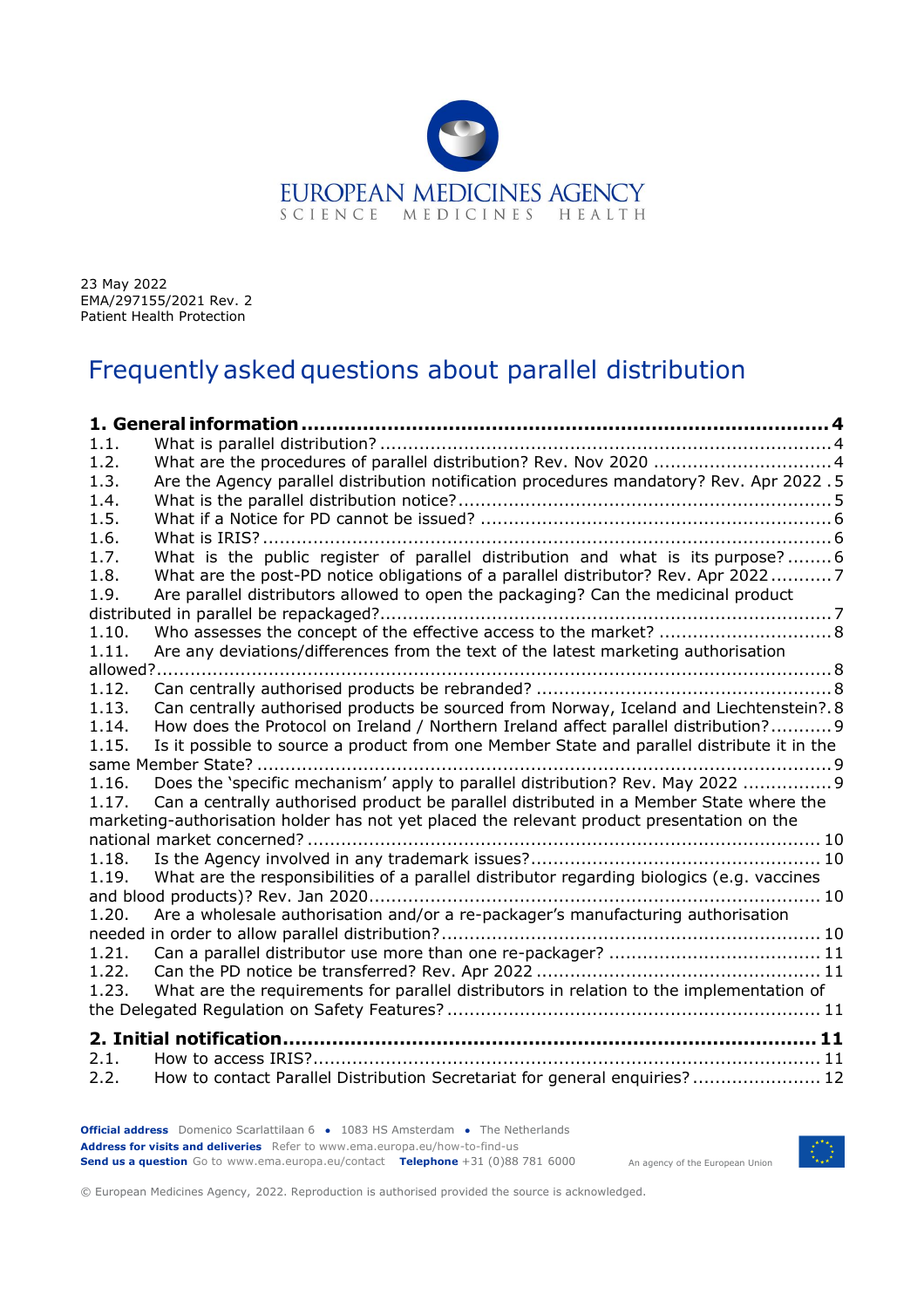| 2.3.         |                                                                                                                                                                    |  |
|--------------|--------------------------------------------------------------------------------------------------------------------------------------------------------------------|--|
| 2.4.<br>2.5. |                                                                                                                                                                    |  |
| 2.6.         | How many initial notifications can be submitted per medicinal product? 14                                                                                          |  |
| 2.7.         | Where to find the latest published annex/EU marketing authorisation? Rev. Jan 2020.15                                                                              |  |
| 2.8.         | How to proceed if sourcing a product from a country where the language is the same as                                                                              |  |
|              |                                                                                                                                                                    |  |
| 2.9          | What are some examples of grounds for invalidation, negative outcome and common                                                                                    |  |
|              |                                                                                                                                                                    |  |
|              |                                                                                                                                                                    |  |
| 3.1.         |                                                                                                                                                                    |  |
| 3.2.         | The parallel distributor should provide a response directly through IRIS. The time-limit                                                                           |  |
|              | is common for every procedure. You can check the status of your submission at any time in                                                                          |  |
|              |                                                                                                                                                                    |  |
| 3.3.         |                                                                                                                                                                    |  |
| 3.4.         |                                                                                                                                                                    |  |
| 3.5.         | Is it allowed to change the pack size of the sourced presentations?  17                                                                                            |  |
| 3.6.         |                                                                                                                                                                    |  |
| 3.7.         | What is the difference between a mock-up and a colour copy?  18                                                                                                    |  |
| 3.8.         | What to do if the marketing-authorisation holder or the manufacturer of a particular                                                                               |  |
|              |                                                                                                                                                                    |  |
| 3.9.         | What to do if the composition of a product, its excipients or devices used have changed                                                                            |  |
|              |                                                                                                                                                                    |  |
| 3.10.        | What are the additional requirements reflecting that the product is distributed in                                                                                 |  |
| parallel?    |                                                                                                                                                                    |  |
| 3.11.        | Can several languages be combined in one pack? Rev. Apr 2022 19                                                                                                    |  |
| 3.12.        | What are the general requirements for the braille text labelling? Rev. Dec 2019 20                                                                                 |  |
| 3.13.        |                                                                                                                                                                    |  |
| 3.14.        |                                                                                                                                                                    |  |
| 3.15.        |                                                                                                                                                                    |  |
| 3.16.        | How many manufacturers are allowed in the package leaflet and on the outer labelling?                                                                              |  |
|              |                                                                                                                                                                    |  |
| 3.17.        |                                                                                                                                                                    |  |
| 3.18.        | What is the recommended font-size of the labelling and the package leaflet?  22                                                                                    |  |
| 3.19.        | Who receives Notices for PD and letters of non-compliance? Rev. Jan 2020  22                                                                                       |  |
| 3.20.        | Do parallel distributors have to adhere to particular packaging design or/and colour code                                                                          |  |
|              |                                                                                                                                                                    |  |
|              |                                                                                                                                                                    |  |
| 4.1.         | What is the validity of the notice for parallel distribution and can it be revoked,                                                                                |  |
|              |                                                                                                                                                                    |  |
| 4.2.         | Can a centrally authorised medicinal product continue to be distributed in parallel if the                                                                         |  |
|              |                                                                                                                                                                    |  |
| 4.3.         | Can the Agency request the national competent authorities to perform an inspection of a                                                                            |  |
|              |                                                                                                                                                                    |  |
| 4.4.         | What are the parallel distributors' responsibilities regarding quality defects? Rev. Apr                                                                           |  |
| 2022<br>4.5. | Is it required to keep reference and retention samples of each product? 25                                                                                         |  |
| 4.6.         | What is a product with special conditions for distribution imposed on the marketing                                                                                |  |
|              |                                                                                                                                                                    |  |
|              |                                                                                                                                                                    |  |
|              |                                                                                                                                                                    |  |
| 5.1.         |                                                                                                                                                                    |  |
| 5.2.         |                                                                                                                                                                    |  |
| 5.3.         |                                                                                                                                                                    |  |
| 5.4.         |                                                                                                                                                                    |  |
| 5.5.         |                                                                                                                                                                    |  |
| 5.6.<br>5.7. | What is the relation between the annual update and the bulk change?  28<br>What happens if the product is not distributed for the last 12 months? Rev. Jan 2020.28 |  |
| 5.8.         |                                                                                                                                                                    |  |
|              |                                                                                                                                                                    |  |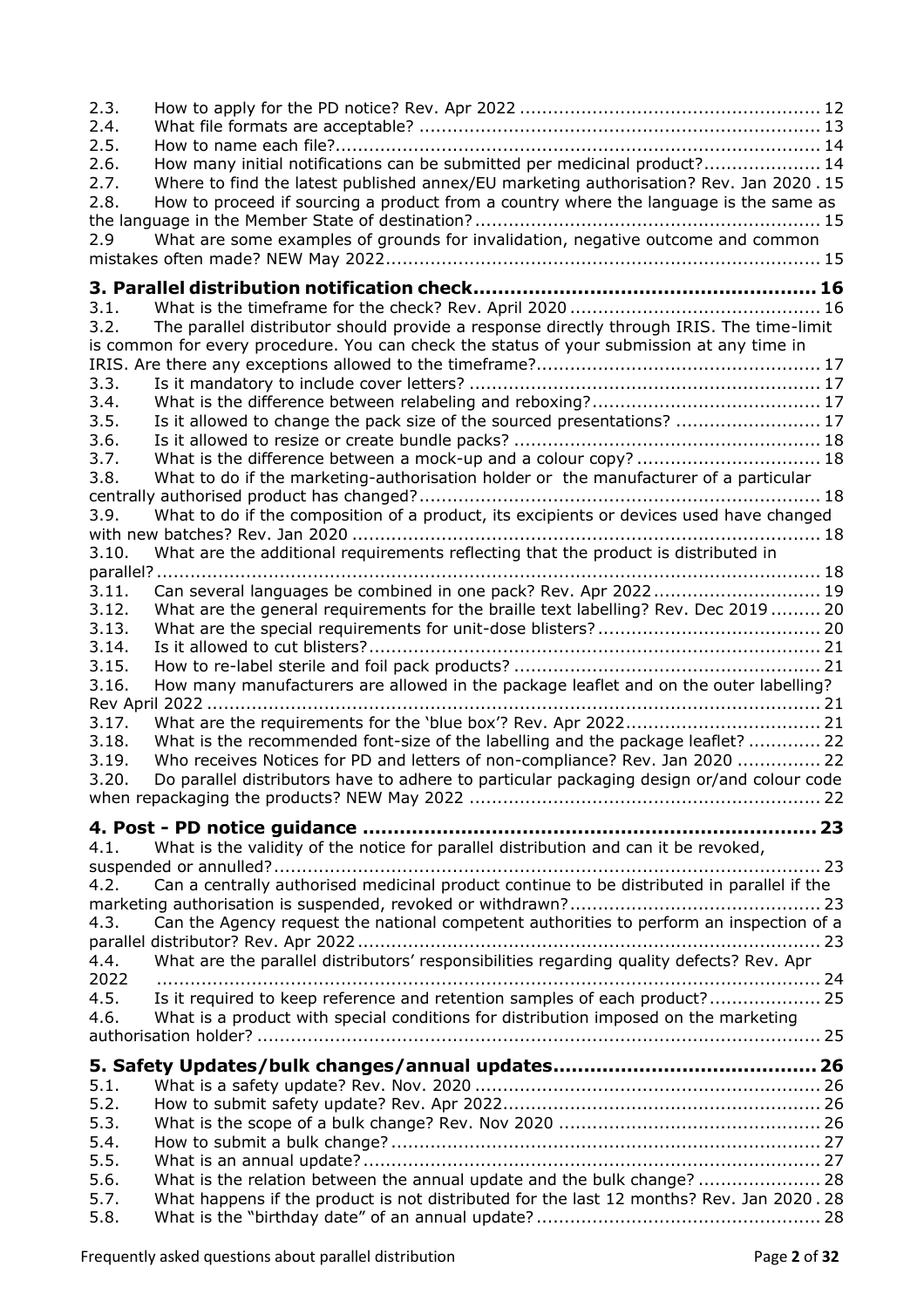| 5.9.<br>5.10.<br>5.11.<br>5.12. |                                                                                        |  |
|---------------------------------|----------------------------------------------------------------------------------------|--|
|                                 |                                                                                        |  |
|                                 | 6.1. What are the administrative fees payable to the Agency in relation to parallel    |  |
|                                 |                                                                                        |  |
| 6.2.                            |                                                                                        |  |
| 6.3.                            |                                                                                        |  |
| 6.4.                            |                                                                                        |  |
| 6.5.                            |                                                                                        |  |
| 6.6.                            |                                                                                        |  |
| 6.7.                            | Further information on the fee structure of the Agency and relevant EU legislation  32 |  |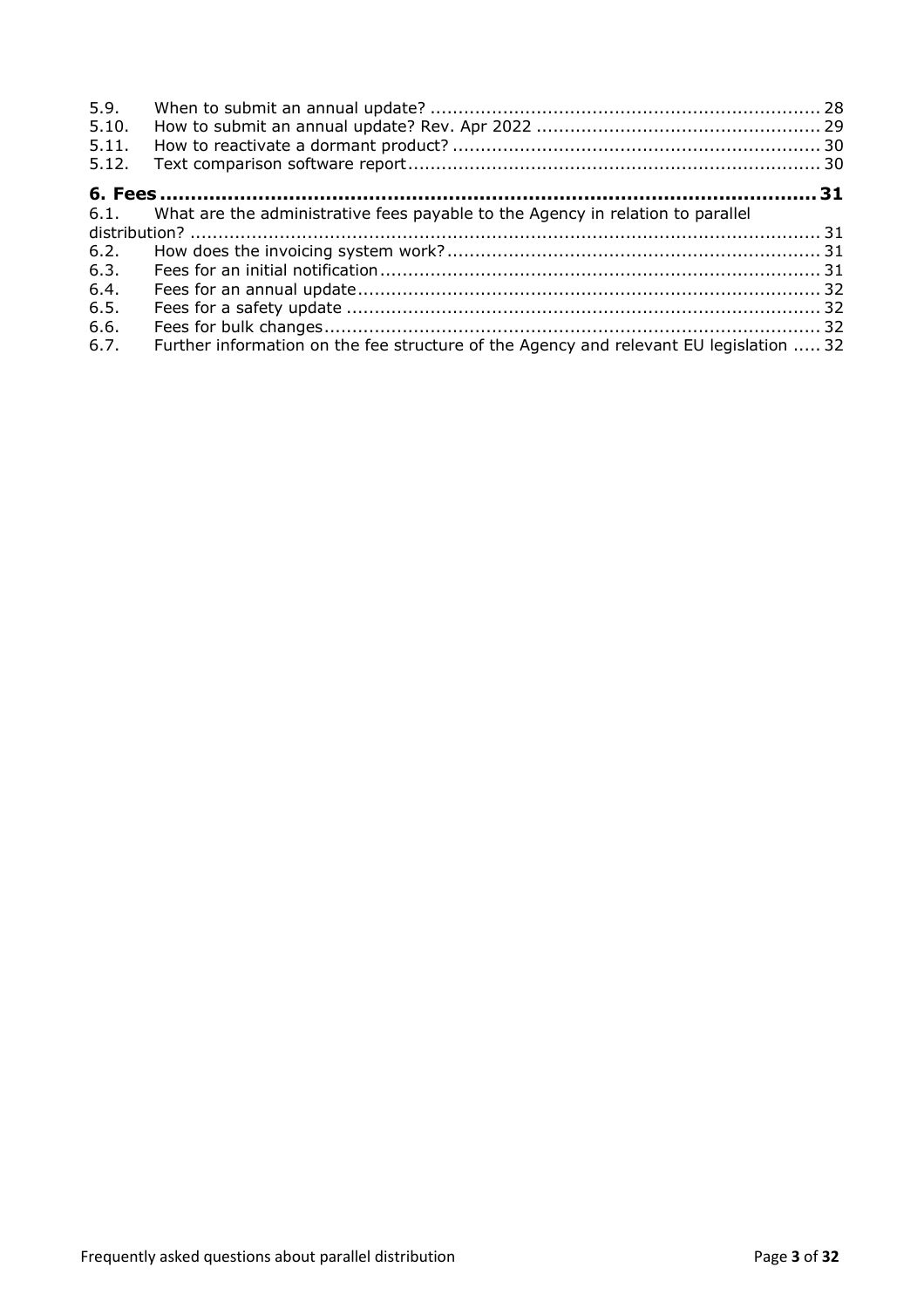# <span id="page-3-0"></span>**1. General information**

# <span id="page-3-1"></span>*1.1. What is parallel distribution?*

Centrally authorised medicinal products ("CAPs") put on the market of one Member State can be marketed in any other Member State by a distributor, independently of the marketing-authorisation holder ("parallel distribution"). Parallel distribution (hereinafter also "PD") pertains to all centrally authorised products and is checked by the European Medicines Agency (hereinafter "the Agency").

Centrally authorised products are marketed in all Member States under the same name and must comply with the Community Marketing Authorisation. The task of the European Medicines Agency is to check compliance of products distributed in parallel with the conditions laid down in Community legislation on medicinal products and in the marketing authorisation of the product. In this case the parallel distributors must send an initial notification for parallel distribution to the Agency.

Parallel import on the other hand concerns only nationally authorised products and is authorised by the national competent authority of the Member State of import based on the similarity to the product distributed in the Member State of destination by the marketing-authorisation holder (hereinafter "MAH").

# <span id="page-3-2"></span>*1.2. What are the procedures of parallel distribution? Rev. Nov 2020*

The Agency fulfils its obligation to check the conditions of parallel distribution by means of five procedures.

#### **Initial Notification**

An initial notification is a parallel distributor's notification to the Agency, informing of their intent to source, repackage and distribute a centrally authorised medicinal product from one or more Member States to one or more Member State(s). The Agency checks compliance of the particulars of this notification with the marketing authorisation and EU legislation on medicinal products and issues a PD notice when the check confirmed that for the medicinal product distributed in parallel, the conditions laid down in the EU legislation on medicinal products and in the marketing authorisation were observed at the time of issuance. For further information on how to submit an initial notification, please refer to the section *Initial notification*.

#### **Safety Updates**

Urgent safety updates to the originator product information are notified to the parallel distributor by EMA on a monthly basis. The resulting safety update by the parallel distributor to verify the update to their product information shall be submitted within a three-month timeframe of the notification by the Agency of the urgent safety update having occurred, otherwise the notification will be invalidated. Urgent safety update is not subject to any fee and it does not affect the duty to submit an annual update. One or more EU presentations of the same product with the same Member State of Destination can be included in a single submission. No other scopes of changes can be added to such notifications.

For further information please refer to the section [Safety updates/bulk changes/annual updates.](#page-25-0)

### **Bulk Change (change of manufacturer, change of name and/or address, reassignment of notices for parallel distribution)**

A bulk change is a notification of changes that affect all parallel distributor's notices, at any point in time after the approval of the initial notification. The scopes of change are limited to changes in the Re-packager's information, Update of parallel distributor's name and/or address, and Reassignment of PD notices. The procedure aims to provide the possibility of implementing a scope of change for all notices held by one company.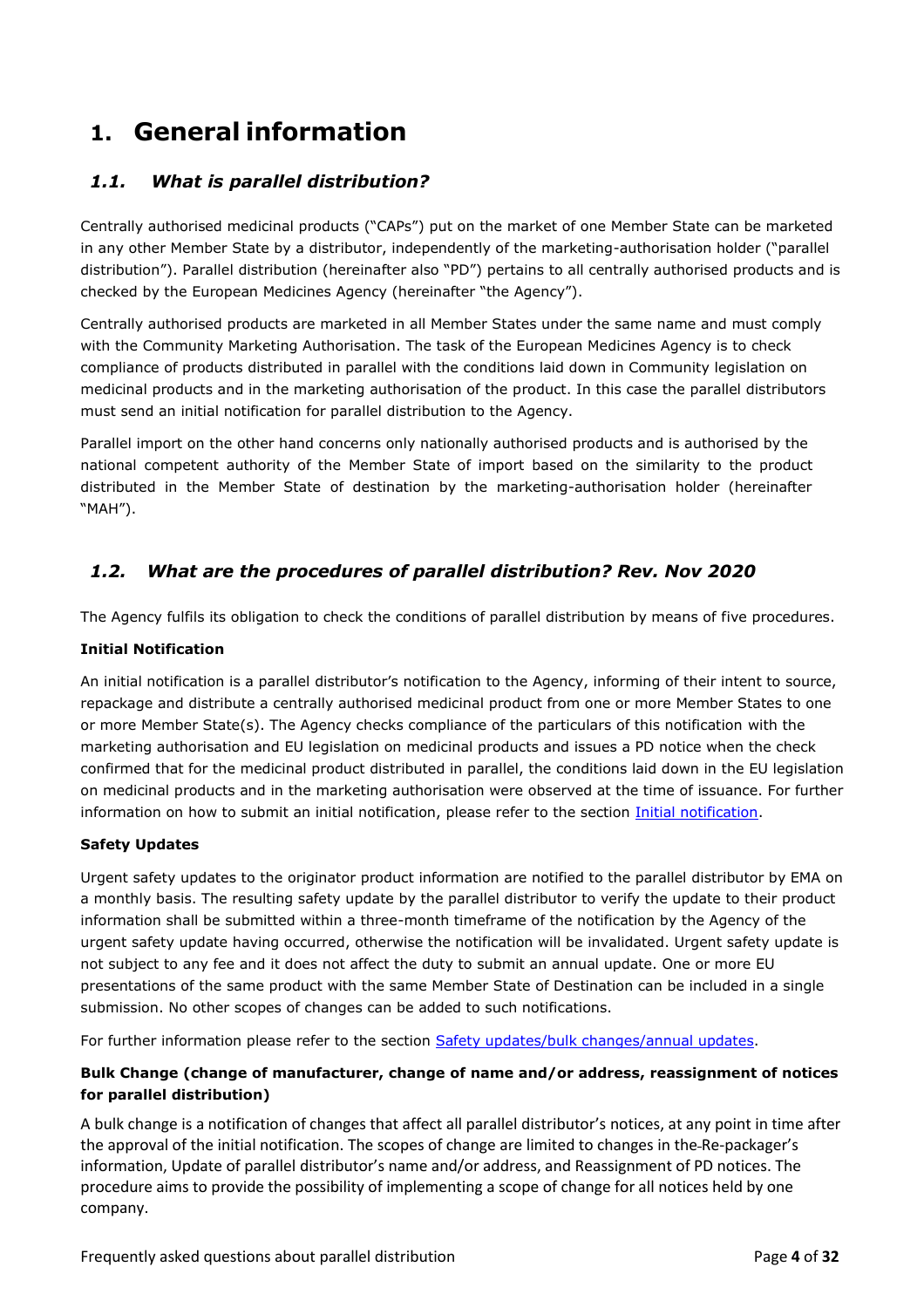#### **Update of parallel distribution notice status**

The purpose of this procedure is to allow the parallel distributor to update the status of their notice to 'dormant', 'active' or 'withdrawn' in a simplified procedure. The update of the status does not incur a fee or require a regulatory check and is therefore merely confirmed following receipt based on a declaration that parallel distributors are aware of the obligations/consequences related to the activation of dormant presentation, or request to withdraw a notice.

To change status of notice, parallel distributors can combine many products in one single submission. However, if a dormant product is being reactivated, it is mandatory to simultaneously submit an annual update notification for that said product. The product can be then distributed in parallel once again, from the day of status update in IRIS, provided that the Agency has been made aware of the changes which have occurred since the product was dormant.

#### **Annual Update**

The purpose of the annual update is to combine all scopes of changes occurring within one year to one pharmaceutical form of a medicinal product with one Member State of destination in one application. It is aimed at maintaining an up to date database.

For further information please refer to the section [Safety updates/bulk changes/annual updates.](#page-25-0)

### <span id="page-4-0"></span>*1.3. Are the Agency parallel distribution notification procedures mandatory? Rev. Apr 2022*

**Yes**, since entry into force of Regulation (EC) [No 726/2004](https://eur-lex.europa.eu/legal-content/EN/TXT/?uri=CELEX%3A02004R0726-20220128&qid=1647265142080) on 20 May 2004, notifications of parallel distribution of centrally authorised medicinal products have become mandatory throughout the EU.

Article 57(1)(o) of Regulation (EC) No 726/2004 (amended by Article 1(22) (a) (iii) of Regulation (EU) [2019/5\)](https://eur-lex.europa.eu/eli/reg/2019/5/oj) foresees the following task for the Agency:

*"Checking that the conditions laid down in Union legislation on medicinal products for human use and on veterinary medicinal products and in the marketing authorisations are met in the case of parallel distribution of medicinal products for human use and on veterinary medicinal products authorised in accordance with this Regulation or, as applicable, [Regulation \(EU\) 2019/6.](https://eur-lex.europa.eu/legal-content/EN/TXT/?uri=CELEX%3A02019R0006-20220128)"*

Moreover, Article 76 (4) of [Directive 2001/83/EC](https://eur-lex.europa.eu/legal-content/EN/TXT/?uri=CELEX%3A02001L0083-20210526) confirms the applicability of a fee to be paid:

*"In the case of medicinal products which have been granted an authorisation pursuant to Regulation (EC) No 726/2004, the distributor shall submit the notification in accordance with paragraph 3 of this Article to the marketing authorisation holder and the Agency. A fee shall be payable to the Agency for checking that the conditions laid down in Union legislation on medicinal products and in the marketing authorisations are observed."*

The obligation of notifying the Agency allows it to check compliance of the medicinal product to be distributed in parallel with the conditions laid down in the EU legislation on medicinal products and in the marketing authorisation. The outcome of the check is shared with the parallel distributor. Additionally the MAH and NCA will be notified when a letter of non-compliance is issued or the product is re-branded.

If the medicinal product is distributed in parallel, in the absence of the Agency's check or despite the Agency's letter of non-compliance, the national competent authorities may take regulatory actions regarding the said parallel distributor.

# <span id="page-4-1"></span>*1.4. What is the parallel distribution notice?*

The parallel distribution notice ("the PD notice") is a document issued as a result of the Agency having

Frequently asked questions about parallel distribution Page **5** of **32**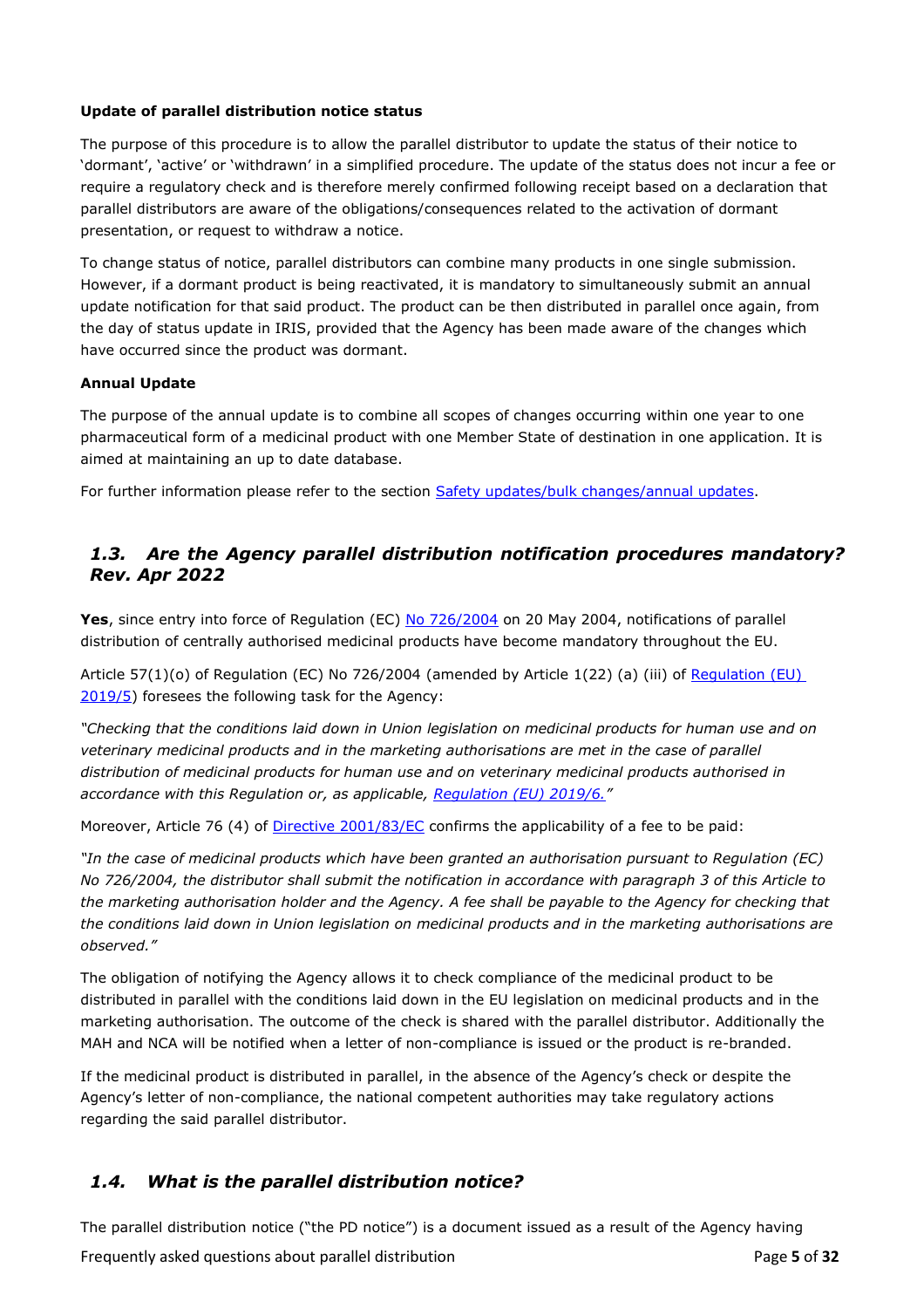conducted its check of the parallel distributor's initial notification and the Agency having confirmed that for the medicinal product distributed in parallel the conditions laid down in the EU legislation on medicinal products and in the marketing authorisation were observed at the time of issuance.

Following the issuance of the PD notice, updates and changes shall be notified to the Agency by a safety update, a bulk change, an update of parallel distribution notice status and an annual update. The notice of safety update, the notice of a bulk change and the notice of an annual update confirm that for the medicinal product distributed in parallel the conditions laid down in EU legislation on medicinal products and in the marketing authorisation were observed at the time of issuance.

The PD notice, the notice of a safety update, the notice of a bulk change, and the notice of an annual update are cumulatively referred to as the Notices for PD.

# <span id="page-5-0"></span>*1.5. What if a Notice for PD cannot be issued?*

It may happen in any procedure (initial notification, safety update, update of the notice status, bulk change and annual update) that the Agency's check will establish that for a medicinal product the conditions for parallel distribution laid down in the EU legislation on medicinal products and in the marketing authorisation are not observed. In such cases the Agency will issue a letter of non-compliance.

The letter of non-compliance will be sent to the parallel distributor and an email will be sent to the MAH of the product concerned, and to the relevant national competent authorities ("NCAs"). The letter will confirm that for the medicinal product distributed in parallel the conditions laid down in the EU legislation on medicinal products, and in the marketing authorisation, were not observed at the time of issuance.

# <span id="page-5-1"></span>*1.6. What is IRIS?*

IRIS is a secure online platform for submitting and managing parallel distribution notifications.

IRIS provides a single space for parallel distributors to submit and manage information and documents related to their notifications. This reduces the time needed to prepare and submit notifications and ensures better data quality through integration with other EMA systems. It allows applicants to check the status of their notifications from any device, and to receive automatic status-update notifications.

For more information please refer to **IRIS Guide [for parallel distribution users](https://www.ema.europa.eu/en/documents/regulatory-procedural-guideline/iris-guide-parallel-distribution-applicants_en.pdf)** to the portal for Parallel Distribution Industry users.

# <span id="page-5-2"></span>*1.7. What is the [public register of parallel distribution a](https://fmapps.emea.europa.eu/paradist/)nd what is its purpose?*

The [Public register of PD notices](https://fmapps.emea.europa.eu/paradist/) (hereinafter "the PD register") is a public register of the Agency's most current list of medicinal products checked to be in compliance with the marketing authorisation and EU legislation.

Once the PD notice is issued, the Agency will record this fact in the PD register. The record will be updated with a note when the letter of non-compliance regarding the particular product for the particular parallel distributor is issued as an outcome of annual update or safety update.

If the notice for a medicinal product/parallel distributor does not appear in the PD register this means that either no PD notice was issued at all or a communication of non-compliance for initial notification was issued at a later stage because for the medicinal product distributed in parallel the conditions laid down in EU legislation on medicinal products and in the marketing authorisation were not observed.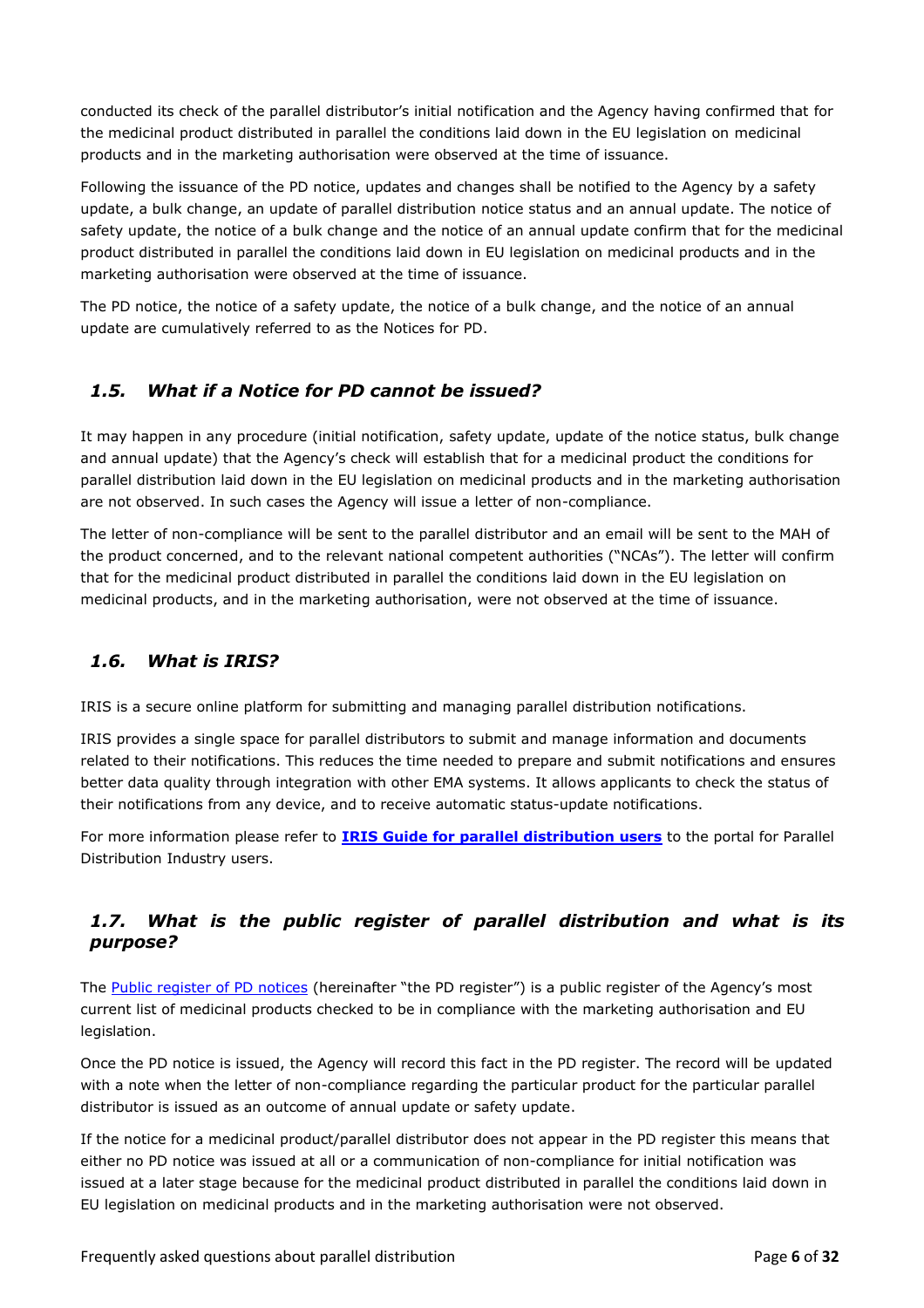# <span id="page-6-0"></span>*1.8. What are the post-PD notice obligations of a parallel distributor? Rev. Apr 2022*

#### **Updates**

The medicinal product distributed in parallel must always be in compliance with the latest version of the marketing authorisation and EU legislation on medicinal products. This may require introducing changes to the labelling and the package leaflet.

Changes concerning the medicinal product distributed in parallel or concerning the parallel distributor have to be checked by the Agency. This is done during the post-PD notice procedures which comprise: notification of safety update, update of status, bulk change, and annual updates.

#### **Quality Defects and Rapid Alerts**

If a parallel distributor identifies a quality defect of the product when sourcing it, or as a result of subsequent handling in the distribution chain, the parallel distributor is accountable and must report this to the Agency and to their national competent authority.

For further information regarding the procedure of reporting, please see the section [Post-PD notice](#page-22-0) [guidance.](#page-22-0)

#### **Pharmacovigilance**

According to Title IX of [Directive 2001/83/EC](https://eur-lex.europa.eu/legal-content/EN/TXT/?uri=CELEX%3A02001L0083-20210526) and Section 5 of [Regulation \(EU\) 2019/6,](https://eur-lex.europa.eu/legal-content/EN/TXT/?uri=CELEX%3A02019R0006-20220128) the responsibility for pharmacovigilance lies with the Member States and the marketing-authorisation holder. The Agency does not request any information regarding pharmacovigilance or the responsible person for pharmacovigilance from the parallel distributor during the notification procedure. For more information on the Article 57 Database, please refer to the Agency's website:

[https://www.ema.europa.eu/en/human-regulatory/post-authorisation/data-medicines-iso-idmp](https://www.ema.europa.eu/en/human-regulatory/post-authorisation/data-medicines-iso-idmp-standards/data-submission-authorised-medicines-article-57)[standards/data-submission-authorised-medicines-article-57](https://www.ema.europa.eu/en/human-regulatory/post-authorisation/data-medicines-iso-idmp-standards/data-submission-authorised-medicines-article-57)

Should the parallel distributor receive a notification of an adverse drug reaction from a patient, a doctor or any other source, the parallel distributor should inform this person that the adverse drug reactions should be reported directly to the marketing-authorisation holder of the medicinal product. The parallel distributor should do the same immediately.

# <span id="page-6-1"></span>*1.9. Are parallel distributors allowed to open the packaging? Can the medicinal product distributed in parallel be [repackaged?](#page-16-2)*

In principle, **the only changes** to the medicinal product which can be required in order to allow parallel distribution are changes in the language of the labelling and package leaflet to comply with requirements of legislation on medicinal products. Thus, in general, repackaging shall not be allowed.

However, replacing the packaging of a medicinal product is sometimes objectively necessary if, without such repackaging, effective access to the market concerned, or to a substantial part of that market, would be hindered. The necessity of repackaging must be justified by the parallel distributor during a notification procedure.

The request to repackage medicinal products is thoroughly assessed on a case-by-case basis, to ensure compliance with the marketing authorisation of the medicinal product and EU legislation on medicinal products for the safety of patients. In particular, the repackaging cannot adversely affect the original condition of the product. The concept of adverse effects on the original condition of the products refers to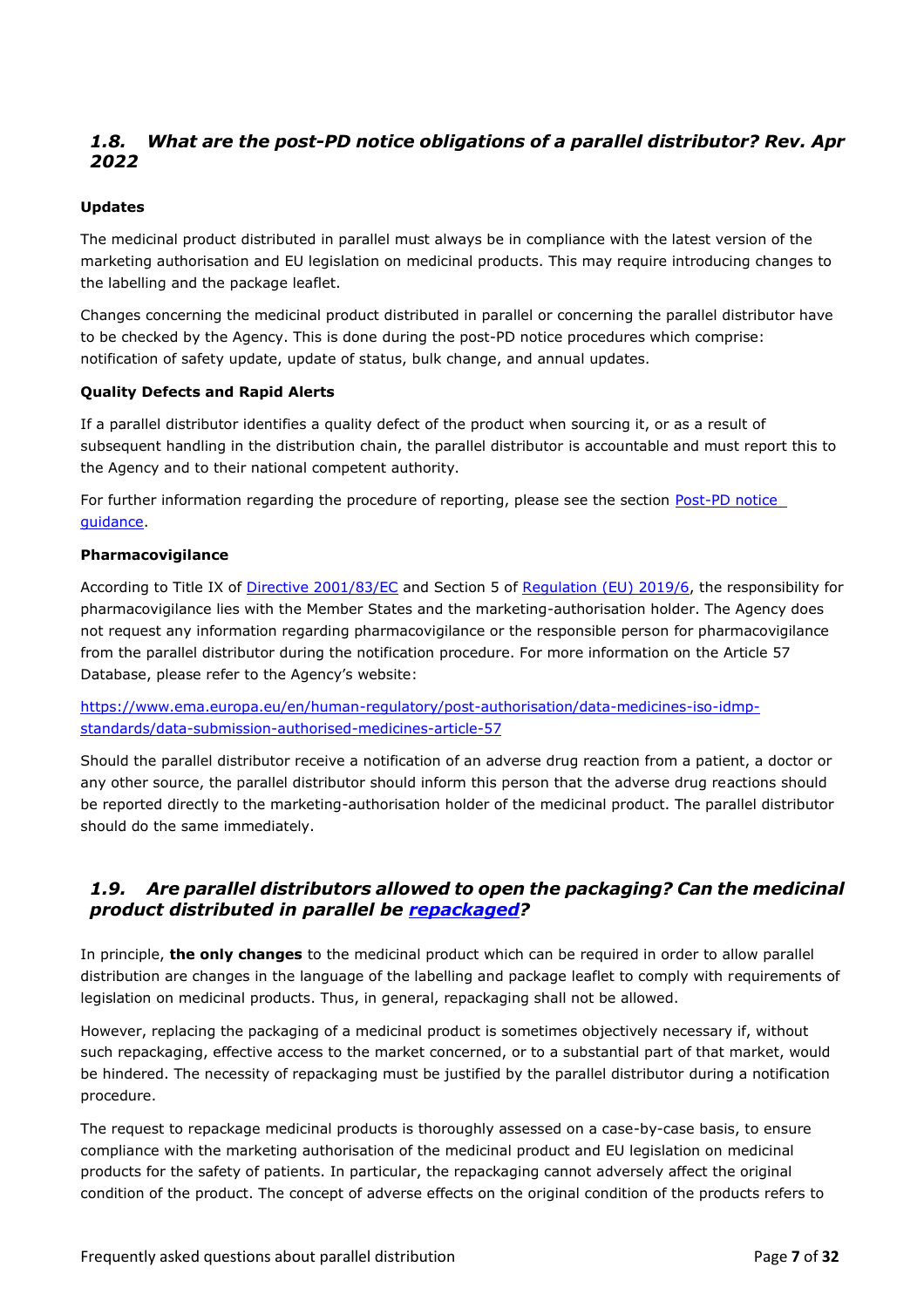the condition of the product inside the packaging. It is accepted that the condition of the product is not adversely affected when repackaging affects only the external layer, leaving the inner packaging intact.

The removal of blister packs from their original external packaging and their insertion with one or more original packages into new external packaging, or their insertion in another original package, the fixing of self-stick labels on original external packaging or blister packs, or the addition to the packaging of new user instructions or information is considered as an activity which shall not affect the condition of the medicinal product inside the packaging.

The justification of the parallel distributor must be taken into account. The operations should take place in a site with a manufacturing authorisation issued by the relevant [national competent authority](https://www.ema.europa.eu/en/glossary/national-competent-authority) and in compliance with the principles and *[guidelines](https://www.ema.europa.eu/en/glossary/guideline)* of GMP. Please also refer to Chapter 5 Question 5 'What are the requirements for batch numbers appearing on the packaging of medicinal products subject to parallel trade?' of the [Guidance on good manufacturing practice and good distribution practice: questions and](https://www.ema.europa.eu/en/human-regulatory/research-development/compliance/good-manufacturing-practice/guidance-good-manufacturing-practice-good-distribution-practice-questions-answers#eu-gmp-guide-part-i:-basic-requirements-for-medicinal-products:-chapter-5:-production-section)  [answers.](https://www.ema.europa.eu/en/human-regulatory/research-development/compliance/good-manufacturing-practice/guidance-good-manufacturing-practice-good-distribution-practice-questions-answers#eu-gmp-guide-part-i:-basic-requirements-for-medicinal-products:-chapter-5:-production-section)

For additional guidance on safety features, please refer to [Question 1.22](#page-10-2) of this FAQ.

# <span id="page-7-0"></span>*1.10. Who assesses the concept of the effective access to the market?*

Some changes to the packaging (e.g. repackaging) of the medicinal product may be allowed if this is necessary for the medicinal product distributed in parallel to have effective access to the market.

It is for the Agency to check the compliance of the medicinal product distributed in parallel with the latest version of the marketing authorisation and the EU legislation on medicinal products.

When conducting the compliance check, the Agency takes into account the parallel distributor's justifications for particular repackaging activities and consults concerned Member States as regards effective access to the particular marketplace.

# <span id="page-7-1"></span>*1.11. Are any deviations/differences from the text of the latest marketing authorisation allowed?*

The Agency checks if the package leaflet and the labelling (inner and outer) of the medicinal product are in compliance with the EU legislation on medicinal products and with the marketing authorisation in the language of the Member State of destination. **No deviations/differences** are allowed because in principle, the medicinal product distributed in parallel shall be identical to the medicinal product distributed by the MAH. However, some minor deviations are allowed due to parallel distribution specifics. For further details please refer to the exceptions as listed in the section [What are additional](#page-18-1) requirements reflecting that the [product is distributed in parallel?.](#page-18-1)

# <span id="page-7-2"></span>*1.12. Can centrally authorised products be rebranded?*

In principle, the rebranding of one centrally authorised product to another centrally authorised product is **not permitted**. Such cases will be assessed on a case-by-case basis.

In cases where the notice for parallel distribution includes rebranding, the NCAs and MAH will be notified by email.

### <span id="page-7-3"></span>*1.13. Can centrally authorised products be sourced from Norway, Iceland and Liechtenstein?*

Frequently asked questions about parallel distribution Page **8** of **32**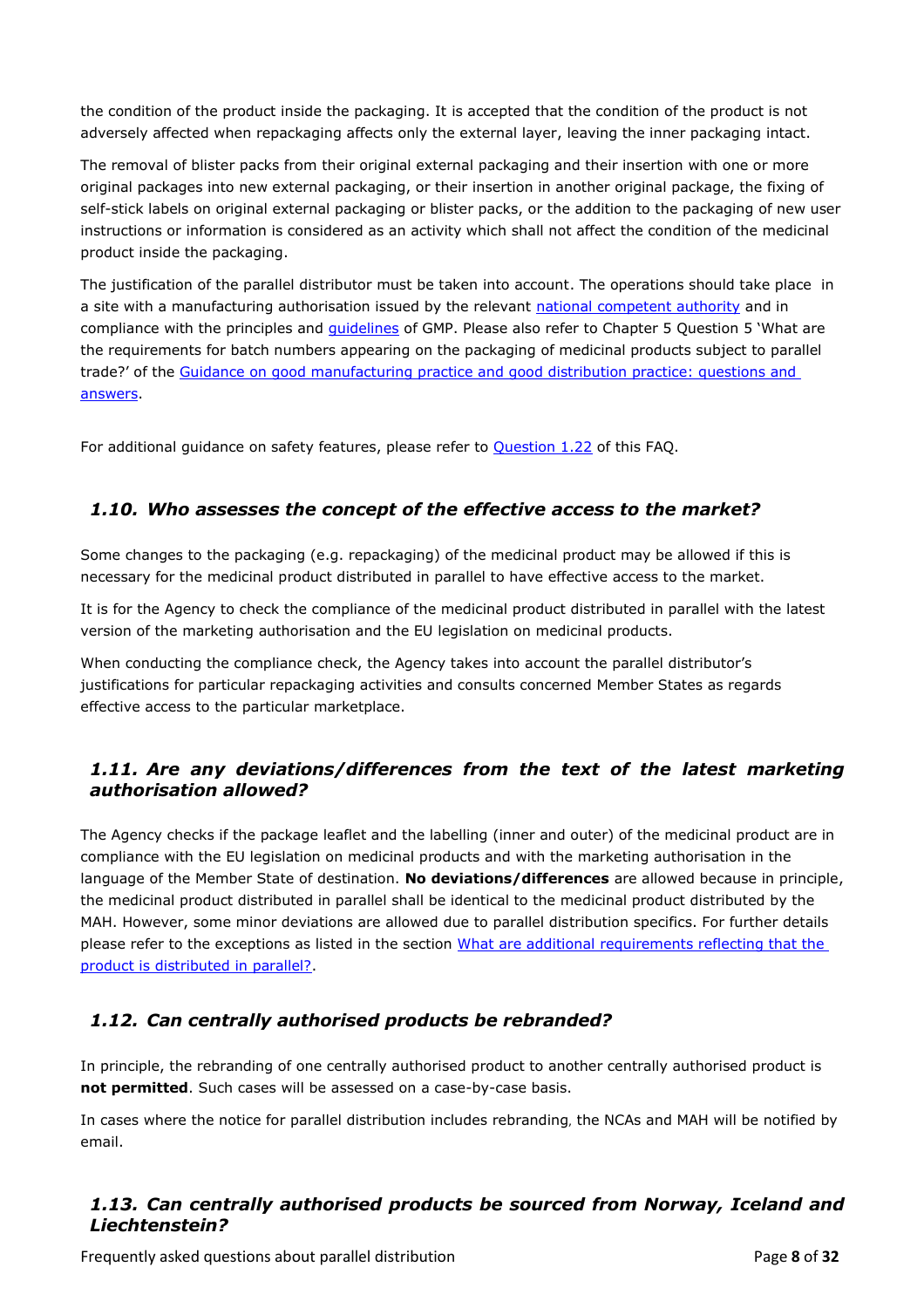**Yes**, the principles laid down in section D of European Commission Communication 98/C 229/03 on the Community marketing-authorisation procedures for medicinal products apply. The Agency notification procedures for parallel distribution will also apply for parallel distribution from Iceland, Norway and Liechtenstein, provided the products have been previously harmonised with the Union marketing authorisation. A parallel distributor can therefore source batches of a centrally authorised product in Norway, Iceland and Liechtenstein for parallel distribution in one or more EU Member States.

# <span id="page-8-0"></span>*1.14. How does the Protocol on Ireland / Northern Ireland affect parallel distribution?*

For more information on the effects of the Protocol on Ireland / Northern Ireland on parallel distribution, please refer to section 15 of the guidance document [Questions and answers to stakeholders on the](https://www.ema.europa.eu/en/documents/other/questions-answers-stakeholders-implementation-protocol-ireland/northern-ireland_en.pdf)  [implementation of the Protocol on Ireland / Northern Ireland.](https://www.ema.europa.eu/en/documents/other/questions-answers-stakeholders-implementation-protocol-ireland/northern-ireland_en.pdf)

### <span id="page-8-1"></span>*1.15. Is it possible to source a product from one Member State and parallel distribute it in the same Member State?*

As parallel distribution is the distribution across European borders, sourcing a medicinal product from and distributing it to the same Member State market **does not** constitute parallel distribution.

# <span id="page-8-2"></span>*1.16. Does the 'specific mechanism' apply to parallel distribution? Rev. May 2022*

The specific mechanism is provided for in Accession Treaties with some of the new EU countries joining from 2004 onwards, and reads as follows:

"*With regard to the Czech Republic, Estonia, Latvia, Lithuania, Hungary, Poland, Slovenia or Slovakia [now also Bulgaria, Romania and Croatia], the holder or beneficiary of a patent or supplementary protection certificate for a pharmaceutical product filed in a Member State at a time when such protection could not be obtained in one of the above-mentioned new Member states for that product, may rely on the rights granted by that patent or supplementary protection certificate in order to prevent the import and marketing of that product in the Member State or States where the product in question enjoys patent protection or supplementary protection, even if the product was put on the market in that new Member State for the first time by him or with his consent.*

*Any person intending to import or market a pharmaceutical product covered by the above paragraph in a Member State where the product enjoys a patent or supplementary protection shall demonstrate to the competent authorities in the application regarding that import that one month's prior notification has been given to the holder or beneficiary of such protection."*

It follows that the specific mechanism applies to the **medicinal products covered by a basic patent or SPC** (according to the Judgment of the Court of Justice in Case [C-681/16,](https://curia.europa.eu/juris/document/document.jsf;jsessionid=4CB5C5B57EC9716897E00A60B96A7515?text=&docid=203225&pageIndex=0&doclang=en&mode=lst&dir=&occ=first&part=1&cid=11748408) this also applies to paediatric extensions of SPCs) relying on it, if the patent application had been filed in the old Member States (now the Member State of importation) prior to the introduction of equivalent protection in the new Member State (now the Member State of export). The maximum possible duration of protection is **25 ½ years** (20 years basic patent, 5 years maximum validity of SPC and 6 months paediatric extension of SPC).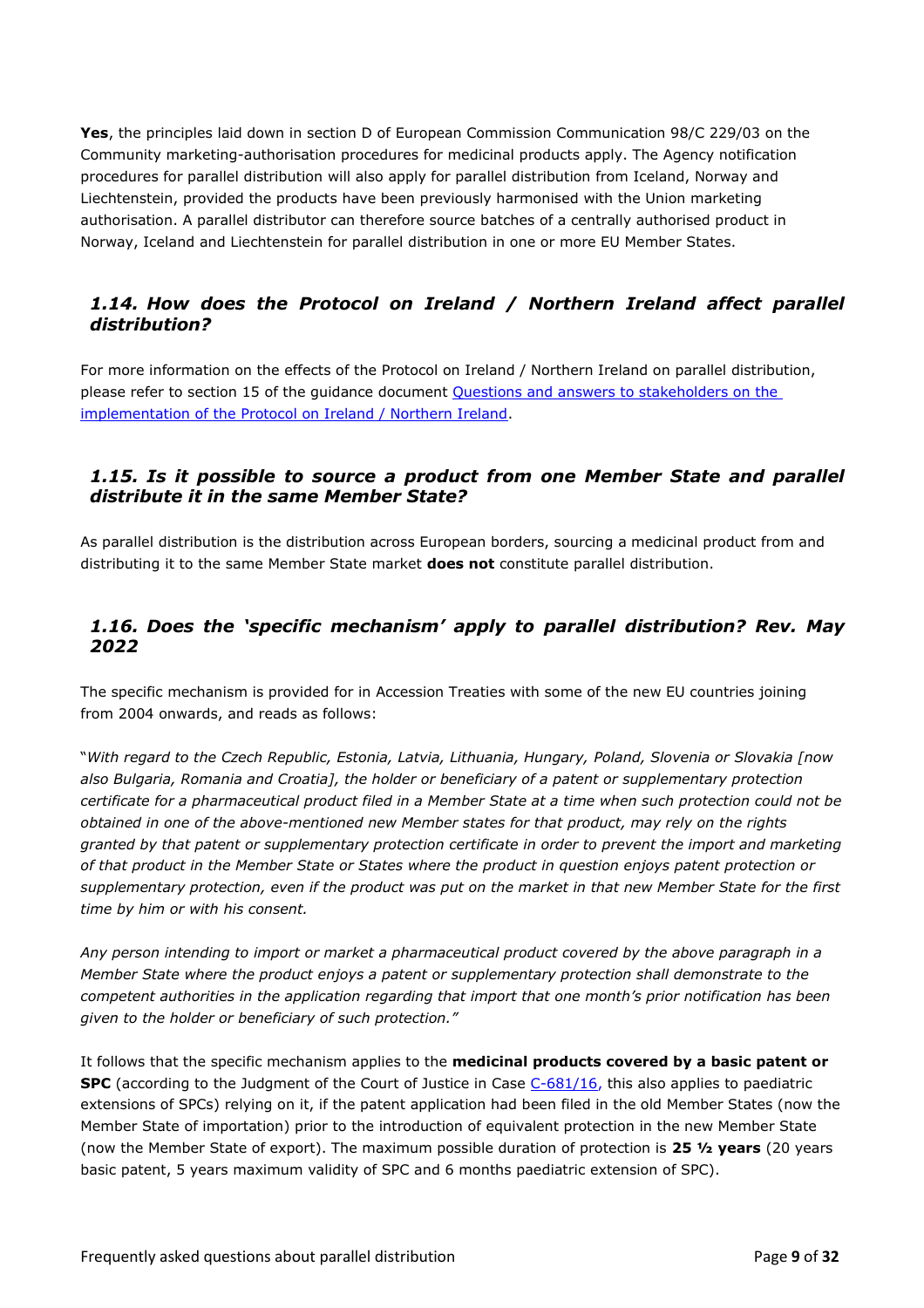### <span id="page-9-0"></span>*1.17. Can a centrally authorised product be parallel distributed in a Member State where the marketing-authorisation holder has not yet placed the relevant product presentation on the national market concerned?*

When a medicinal product has been authorised at EU level, the marketing-authorisation is valid throughout the EU. A parallel distributor may therefore distribute a particular presentation of a centrally authorised product on the market after obtaining a PD notice from the Agency even if the MAH has not yet placed this presentation on the market in this Member State.

# <span id="page-9-1"></span>*1.18. Is the Agency involved in any trademark issues?*

**No**, the Agency is not involved in any trademark issues and only checks the compliance of the medicinal product distributed in parallel with the terms of the EU marketing-authorisation of the concerned centrally authorised product and EU legislation on medicinal products.

It is up to the trademark owner to check if the repacked product does not damage the reputation of the trademark and otherwise complies with the legislation and case-law related to trademarks, while the Agency is responsible for checking compliance of the submitted specimens with the terms of the EU marketing-authorisation and EU legislation on medicinal products.

The Agency does not take decisions or provide guidance on the use of registered trademark symbols.

# <span id="page-9-2"></span>*1.19. What are the responsibilities of a parallel distributor regarding biologics (e.g. vaccines and blood products)? Rev. Jan 2020*

Pursuant to Article 114 of [Directive 2001/83/EC,](https://eur-lex.europa.eu/legal-content/EN/TXT/?uri=CELEX%3A02001L0083-20210526) Member States may impose additional requirements regarding live vaccines, immunological medicinal products and blood or plasma derived products. Parallel distributors are, in general, **obliged to notify** the national authority of the Member State of destination responsible for the parallel distribution of products which are subject to official control authority batch release such as vaccines or blood products.

# <span id="page-9-3"></span>*1.20. Are a wholesale authorisation and/or a re-packager's manufacturing authorisation needed in order to allow parallel distribution?*

**Yes**, a wholesale authorisation and/or a re-packager's manufacturing authorisation is needed in order to allow parallel distribution.

All parties (parallel distributor and re-packager) must hold the appropriate authorisations for the activities in which they are engaged, i.e. a wholesale distribution authorisation and/or manufacturing authorisation. Repackaging activities can be carried out either by the parallel distributor or another company, provided these companies have valid manufacturing authorisations. All authorisations should be available on the EudraGMDP website.

A copy of an up-to-date and complete (with attachments) original authorisation or a EudraGMDP reference should be submitted only with the first initial parallel distribution notification. It is also recommended to attach an English official translation of the authorisation(s) to facilitate the review and validation by the Agency when a copy of a paper authorisation is submitted. For more information please see the below link: [http://eudragmp.ema.europa.eu.](http://eudragmp.ema.europa.eu/)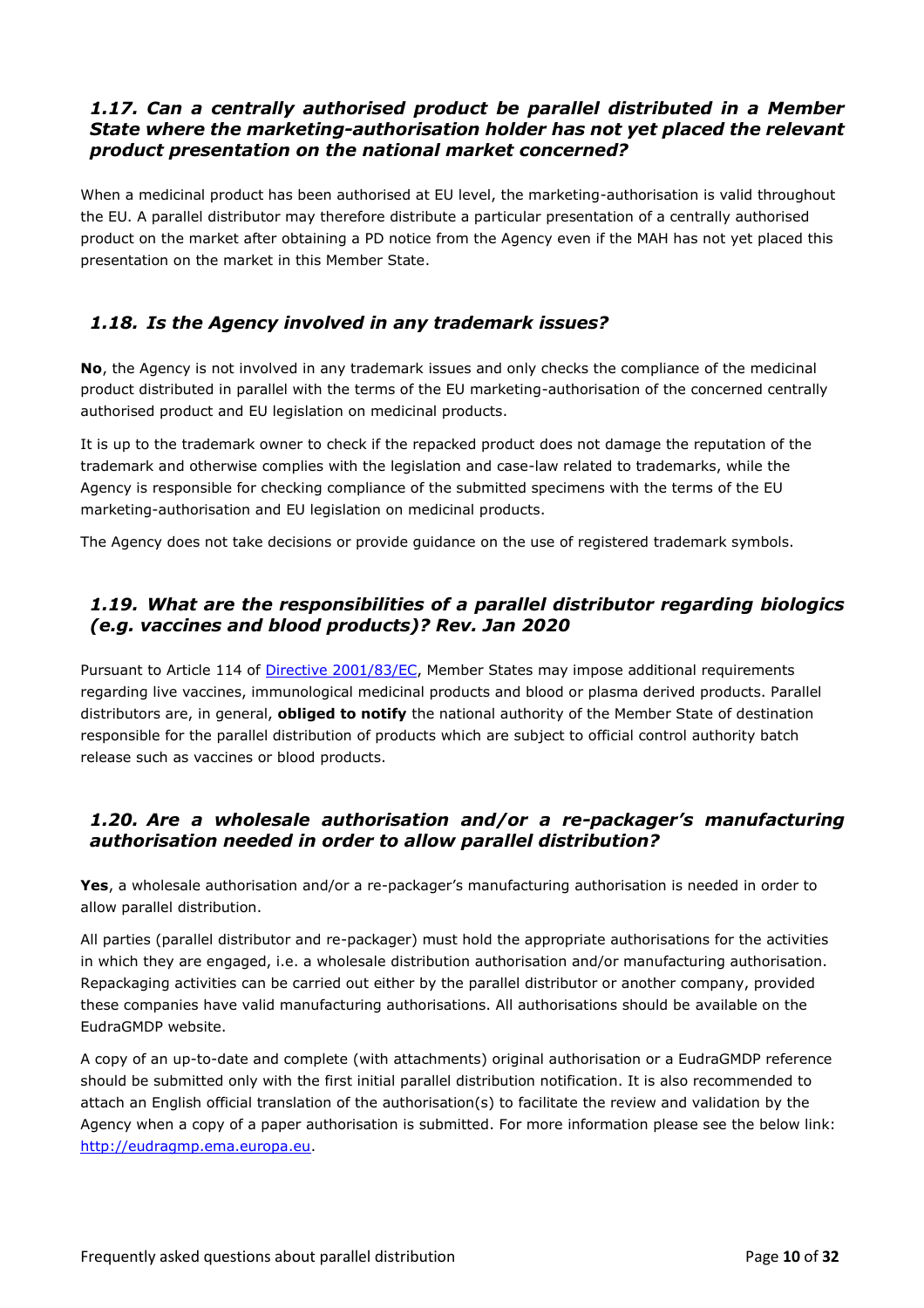# <span id="page-10-0"></span>*1.21. Can a parallel distributor use more than one re-packager?*

**Yes**, parallel distributors are allowed to identify more than one re-packager in their parallel distribution notification. The [EudraGMDP](http://eudragmp.ema.europa.eu/inspections/displayWelcome.do%3Bjsessionid%3D8yymRwwRYwtBQT7zgnkQ0YmTCxqwVKdk2QFrBptSBQfv98hm87d0!-314041274) reference number must be provided with every re-packager added, alternatively the copy of the manufacturing authorisation should be provided.

On the proposed outer labelling, the parallel distributor can only state **one re-packager** (and optionally the address), namely the one who is responsible for particular batch release. Only one colour copy with one repackager has to be provided as an example.

# <span id="page-10-1"></span>*1.22. Can the PD notice be transferred? Rev. Apr 2022*

**No**, transferring a PD notice from one company to another is not possible.

Article 76 of [Directive 2001/83/EC](https://eur-lex.europa.eu/legal-content/EN/TXT/?uri=CELEX%3A02001L0083-20210526) and Article 102 (5) of [Regulation \(EU\) 2019/6](https://eur-lex.europa.eu/legal-content/EN/TXT/?uri=CELEX%3A02019R0006-20220128) imposes the individual obligation on the distributor who intends to import a medicinal product from another Member State to submit the notification to the marketing authorisation holder and the Agency in case of medicinal products which have been granted an authorisation pursuant to Regulation (EC) No 726/2004.

However, if as a result of a merger/acquisition the parallel distributor is dissolved or if it changes the legal form, there is an assumption of continuity of the legal entity. In these situations, a notification of a bulk change ('Reassignment of notices for Parallel Distribution') would need to be submitted.

For more information, please see [How to submit a bulk change?.](#page-26-0)

# <span id="page-10-2"></span>*1.23. What are the requirements for parallel distributors in relation to the implementation of the Delegated Regulation on Safety Features?*

Please refer to [Commission Delegated Regulation \(EU\) 2016/161](https://ec.europa.eu/health/sites/health/files/files/eudralex/vol-1/reg_2016_161/reg_2016_161_en.pdf) and related [Q&As.](https://ec.europa.eu/health/sites/health/files/files/falsified_medicines/qa_safetyfeature_en.pdf) Please also refer to Chapter 5 Question 5 'What are the requirements for batch numbers appearing on the packaging of medicinal products subject to parallel trade?' of the [Guidance on good manufacturing practice and good](https://www.ema.europa.eu/en/human-regulatory/research-development/compliance/good-manufacturing-practice/guidance-good-manufacturing-practice-good-distribution-practice-questions-answers#eu-gmp-guide-part-i:-basic-requirements-for-medicinal-products:-chapter-5:-production-section)  [distribution practice: questions and answers.](https://www.ema.europa.eu/en/human-regulatory/research-development/compliance/good-manufacturing-practice/guidance-good-manufacturing-practice-good-distribution-practice-questions-answers#eu-gmp-guide-part-i:-basic-requirements-for-medicinal-products:-chapter-5:-production-section)

# <span id="page-10-3"></span>**2. Initial notification**

# <span id="page-10-4"></span>*2.1. How to access IRIS?*

Please see the **[IRIS Guide to Registration](https://www.ema.europa.eu/en/documents/regulatory-procedural-guideline/iris-guide-registration_en.pdf)** in the [guidance section](https://www.ema.europa.eu/en/human-regulatory/post-authorisation/parallel-distribution/parallel-distribution-regulatory-procedural-guidance) for detailed information on how to use [IRIS](https://iris.ema.europa.eu/) as a logged-in user. You will need to complete a few registration steps to ensure that:

• You have an active EMA account in **[EMA's Account management Portal](https://register.ema.europa.eu/identityiq/login.jsf?prompt=true)**.

Allow up to two working days if you need to reset the password for an account for which you have not set up your security questions.

• Your organisation is registered in **[EMA's Organisation Management Service \(](https://www.ema.europa.eu/en/human-regulatory/research-development/data-medicines-iso-idmp-standards/spor-master-data/organisations-management-service-oms)OMS)**.

Allow from five to ten working days to register a new organisation or update organisation data in OMS (one of the domains of **SPOR** master data).

• You have the appropriate user access role and affiliation to an organisation.

Allow up to two working days for EMA to approve the first "User Admin" role for your organisation.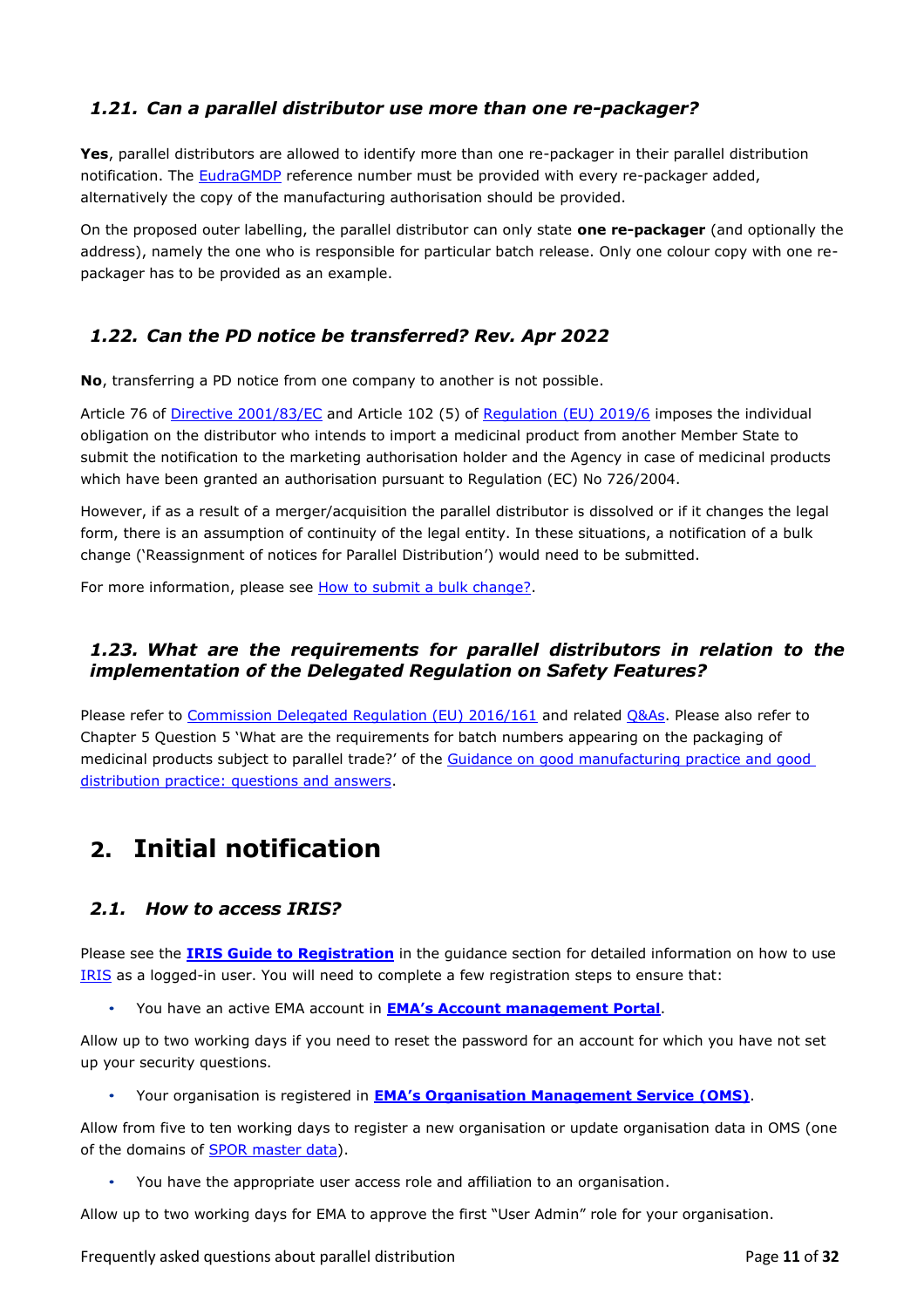• You have a valid EMA customer account number.

This is a unique reference number and should be quoted by applicants on each procedural submission and all correspondence related to financial matters. Information on how to set up a customer account and obtain the customer number can be found on the [Agency's 'How to pay' page](https://www.ema.europa.eu/en/human-regulatory/overview/fees/how-pay).

For technical support please **always liaise directly** with [EMA Service desk.](https://servicedesk.ema.europa.eu/jira/servicedesk/customer/portals)

# <span id="page-11-0"></span>*2.2. How to contact Parallel Distribution Secretariat for general enquiries?*

For general enquiries on [parallel distribution,](https://www.ema.europa.eu/en/glossary/parallel-distribution) please [send a question to the European Medicines Agency.](https://www.ema.europa.eu/en/about-us/contact/send-question-european-medicines-agency) Please indicate in the subject header that your question is related to parallel distribution.

# <span id="page-11-1"></span>*2.3. How to apply for the PD notice? Rev. Apr 2022*

The applicants should use the Checklist for initial notifications for parallel distribution: quidance for industry in advance of submission. In order to improve the quality of submissions, it is recommended to include the checklist with your submission.

Refer to the IRIS Guide [to Registration](https://www.ema.europa.eu/en/documents/regulatory-procedural-guideline/iris-guide-registration_en.pdf) and the [IRIS Guide for Parallel Distribution applicants](https://www.ema.europa.eu/en/documents/regulatory-procedural-guideline/iris-guide-parallel-distribution-applicants_en.pdf) in the [guidance section](https://www.ema.europa.eu/en/human-regulatory/post-authorisation/parallel-distribution/parallel-distribution-regulatory-procedural-guidance) for detailed instructions on steps 1-5.

**Step 1** Register organisation in [Organisational Management Service \(OMS\)](https://spor.ema.europa.eu/sporwi/)

**Step 2** Set up an EMA account in EMA Account Management portal and request the necessary user access role including two managers in every submission

**Step 3** Request EMA customer number

**Step 4** Compile documentation including the below documents:

- a **cover letter (optional)** clearly indicating the name of the medicinal product, the strength, the pharmaceutical form, EU number and the pack-size, to be used for any other relevant information you may wish to provide;
- an **editable format** of the **package leaflet** in the final sales format (doc, pdf) in the language of the Member State of destination in compliance with the latest version of the EU marketingauthorisation;
- a **colour scan** of all sides of the re-labelled and/or re-packed outer packaging, as well as the relabelled inner packaging, as they will be marketed in the Member State of destination compiled in a single document. Images must clearly show the braille text label if required according to the marketing-authorisation. Images of the relabelled inner packaging must be provided with every initial notification even if the original label contains text in the language of member state of destination. If the originally sourced product has a colour code related to safety, parallel distributors should follow the same style. In case of reboxing, and when the inner label fully covers the originally sourced product and this cannot be verified, parallel distributors must always include colour copies of the original product without the inner label attached for the Agency's assessment.
- **Mock-ups** in an editable format
	- $\circ$  in case of relabelling: please provide two separate documents: one document containing a mock-up of the outer label and another one of the inner label (not combined in one file).
	- $\circ$  In case of reboxing: please provide two separate documents: one document containing a mock-up of the outer carton and another one of the inner label (not combined in one file).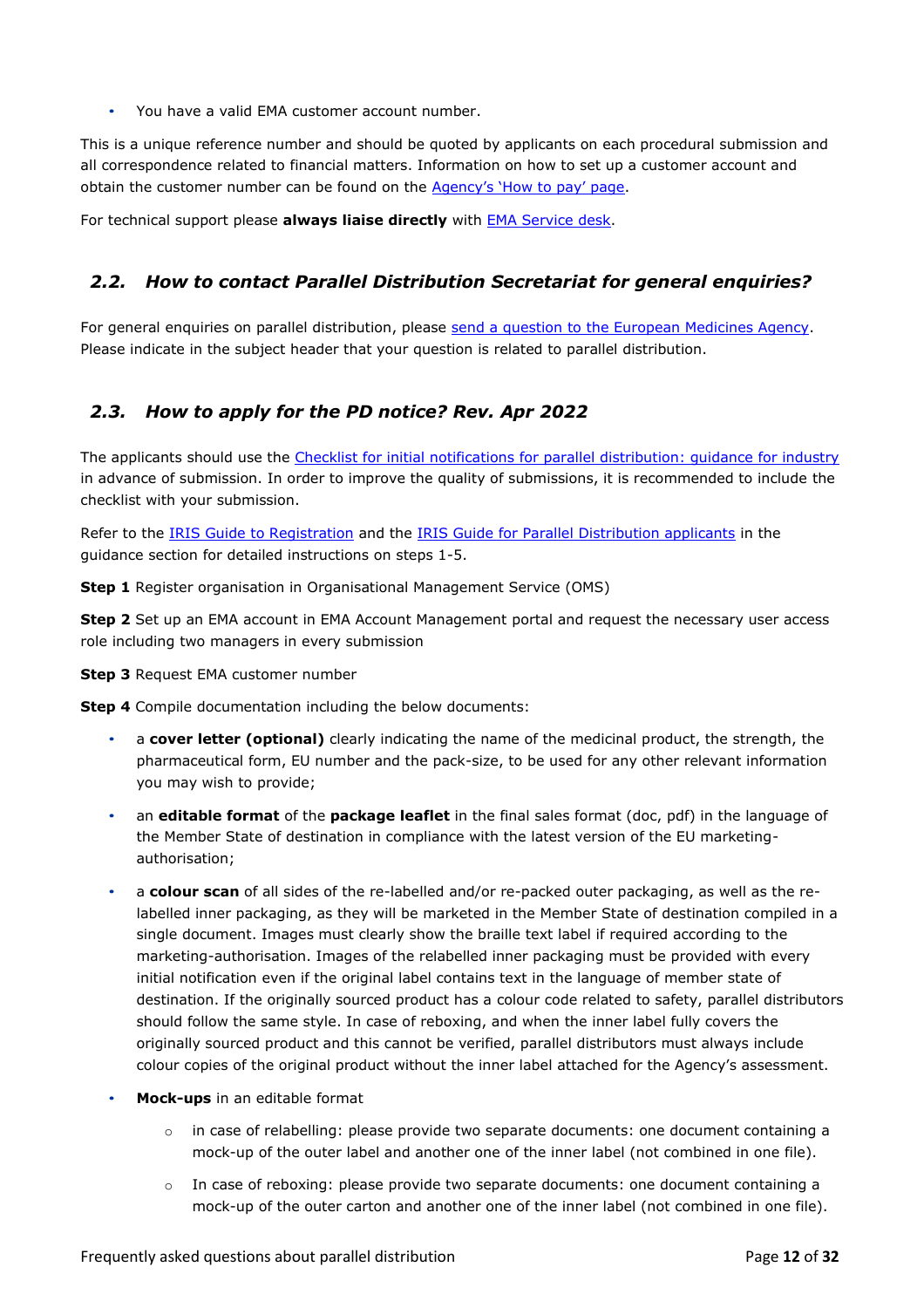- other documents related to the submission (Ex.: patient alert card, etc.)
- In addition, please be aware that the responsible assessor may request images of the final product or, in exceptional circumstances, a physical sample at any point.

**Note:** When submitting the first initial notification for parallel distribution of a centrally authorised product, the parallel distributor will be requested to provide the Agency with images of the final repackaged product. Mock-ups do not suffice in this instance. The Agency reserves the right to request images of the finalised product at any time.

**Step 5** Log into the [IRIS platform](https://iris.ema.europa.eu/) using the address (location LOC-ID) which corresponds to the **address on the Wholesale Distribution Licence**.

**Step 6** Follow the guide on submission via IRIS to fill the on-line form, upload the above documents and submit the notification.

Please note that the address of the re-packager(s) on the submission form must correspond to the manufacturing site address on the Manufacturing Importation Licence. Please ensure that you select the correct Location-ID for the repackager in IRIS.

It is strongly recommended that new parallel distributors submit only one notification when applying for a notice for parallel distribution for the first time and wait for the outcome of the parallel distribution notification check in order to avoid the repetition of errors when submitting subsequent notifications.

Should a parallel distributor submit a notification by mistake or discover an error in the submitted package, it should be **removed within 24 hours**. The fees will be payable following that period.

Updates to the information included in the IRIS form after submission of any notification for parallel distribution are only possible in exceptional cases, so the applicants should review the information included in the form carefully before submitting. Changes impacting fees would not be possible after submission. Only changes requested by the assessor would be possible and only by exception when properly justified.

**Step 7** If all supporting documentation is satisfactory, the Agency will finalise the parallel distribution notification check and issue a PD notice. If necessary, the parallel distributor will be contacted by a parallel distribution assessor. Please note that all communication regarding a particular application should be conducted only through IRIS.

# <span id="page-12-0"></span>*2.4. What file formats are acceptable?*

All documentation should be submitted using file formats that facilitate the assessment of the file on screen. If the type of file you plan to upload is not included in the list below, please convert the file to an acceptable file type.

**Data xls** (Microsoft Excel Spreadsheet)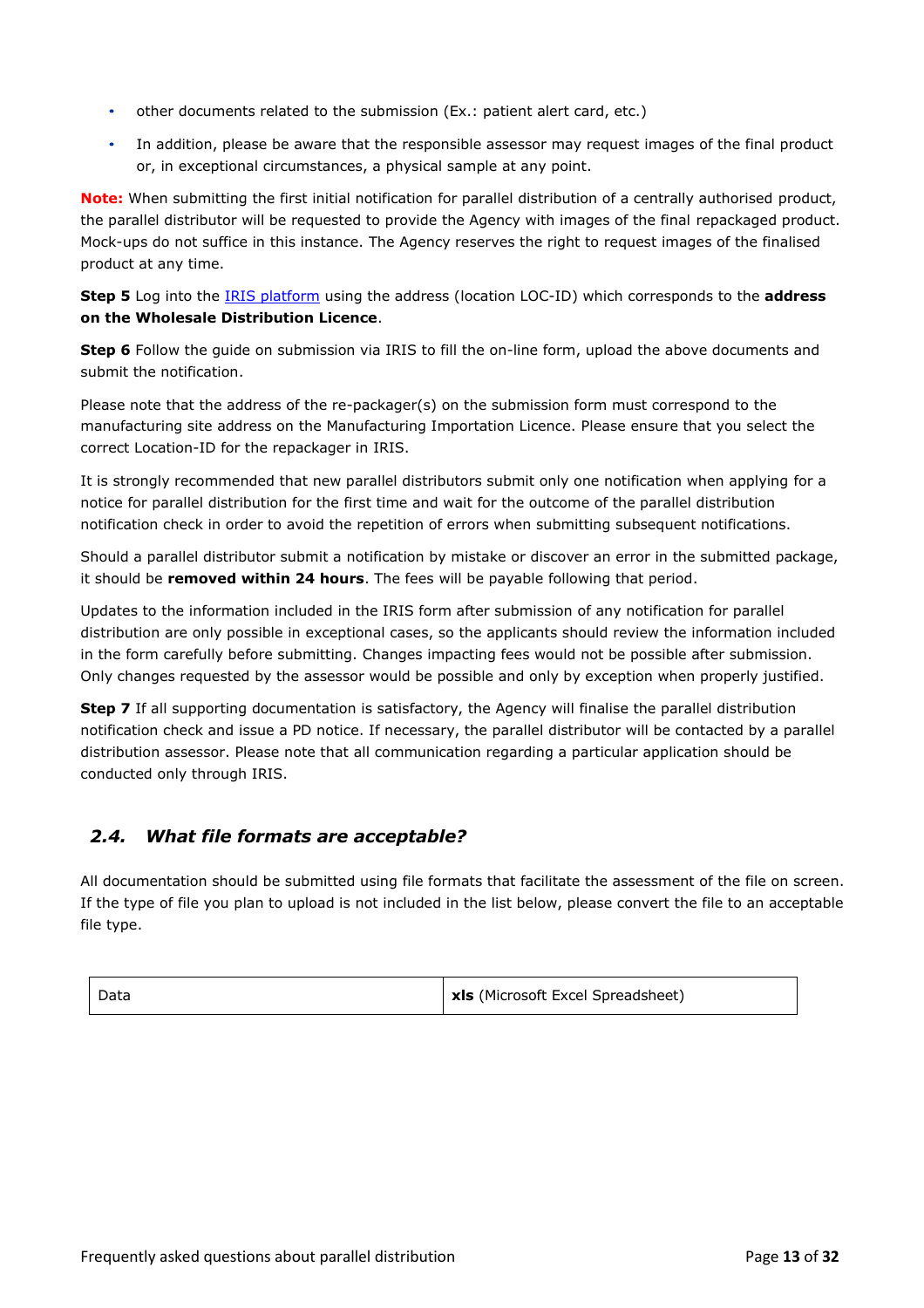| Image | <b>bmp</b> (Bitmap Image)                     |
|-------|-----------------------------------------------|
|       | gif (Graphics Interchange Format)             |
|       | <b>jpg</b> (Joint Photographic Experts Group) |
|       | pdf (Portable Document Format)                |
|       | <b>tif</b> (Tagged Image File Format)         |
| Text  | doc (Microsoft Word Document)                 |
|       | docx (Microsoft Word Open XML Document)       |
|       | pdf (Portable Document Format)                |

PDF documents submitted as scans should be scanned at resolutions that will ensure the pages are legible both on the computer screen and when printed. Normally 300 dpi gives good results without compromising file size for text. Parallel distributors should ensure that the quality of the renditions is adequate for regulatory review.

# <span id="page-13-0"></span>*2.5. How to name each file?*

Standardisation of the electronic file names is necessary for easy identification of the content in the Agency's document system. The proposed naming is the following:

YYYY.MM.DD Product Name"\_"last three digits of the EU number"\_"Subject"

Possible subjects:

- 'cover' for cover letters;
- 'leaflet' for package leaflets;
- 'labelling' for inner and outer labelling;
- 'mock-ups' for mock-ups of the labels and outer carton in case of re-boxing;
- 'braille' for braille text labels;
- 'manufacturer' for the manufacturing authorisation of the parallel distributor or the re-packager;
- 'wholesale' for the wholesale distribution authorisation of the parallel distributor;

#### **e.g. 2022.01.31\_Stalevo\_003 \_Labelling**

File names should be short and not exceed 100 characters to avoid technical problems. **File names should not contain characters such as "/" or "&"** which are known to cause problems. Files themselves must **not be password protected** or include security settings that may interfere with the process of handling by the reviewers.

# <span id="page-13-1"></span>*2.6. How many initial notifications can be submitted per medicinal product?*

A *separate* notification must be submitted for **each EU-number** and for **one Member State of** 

Frequently asked questions about parallel distribution Page **14** of **32**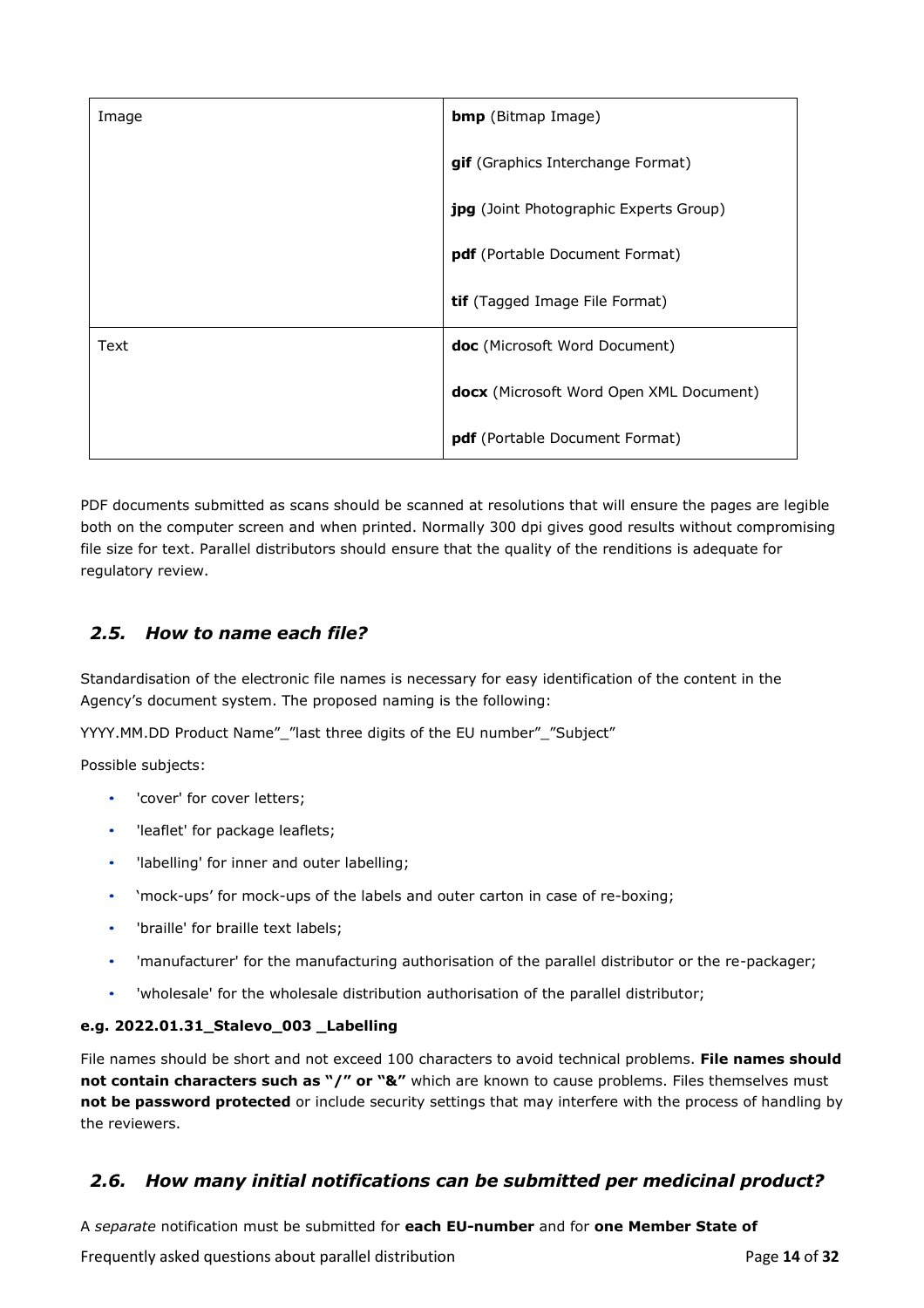**destination** having one or more official languages, or for several Member States of destination having the same official language.

# <span id="page-14-0"></span>*2.7. Where to find the latest published annex/EU marketing authorisation? Rev. Jan 2020*

To check the latest version of the annex of the centrally authorised product via the Agency website please visit the [European Public Assessment Report \(EPAR\)](https://www.ema.europa.eu/en/medicines/field_ema_web_categories%253Aname_field/Human/ema_group_types/ema_medicine) section.

To check the latest version of the annex via the European Commission registry on medicinal products, please visit the [Community Register.](https://ec.europa.eu/health/documents/community-register/html/index_en.htm)

Note that there **might be a discrepancy** between these websites; this could be due to one of the websites not yet having been updated. In that case, you should use the annex with the later publishing date.

If the medicinal product has been sourced from an old batch and some of the excipients/devices have changed, the parallel distributor should use the last annex where the old device or excipient was mentioned. In case further advice is needed on this matter, parallel distributors should consult their Quality and/or Regulatory Affairs specialists. In these cases, the specialists' advice should be attached to the notification for parallel distribution via IRIS.

# <span id="page-14-1"></span>*2.8. How to proceed if sourcing a product from a country where the language is the same as the language in the Member State of destination?*

If a parallel distributor sources a product from a country where the official language is the same as the language in the Member State of destination (e.g. Ireland and Malta, or Austria and Germany) the parallel distributor is still required to provide complete labelling for the product.

### <span id="page-14-2"></span>*2.9 What are some examples of grounds for invalidation, negative outcome and common mistakes often made? NEW May 2022*

Incorrect submissions can be withdrawn free of charge only within 24 hours from the time of submission. A fee will be payable once the 24-hour window has passed. Applicants should therefore review the information on the form and supporting documents thoroughly prior to submission as mistakes could lead to invalidation or a negative outcome, while the fee will remain payable.

#### *Examples that can lead to invalidation or the issuing of a negative outcome:*

- Errors in the submission form, such as submission by an individual instead of an organisation, submission from an address (LOC-ID) which does not correspond to the legal address as per the WDA.
- Missing the response deadline given by the Agency.
- Not addressing all points following regulatory check or validation comments.
- Listing the same Member State of Origin (MSO) and Member State of Destination (MSD) on the submission form. The only exception allowed is when there are multiple MSDs that share the same official language.
- No MSOs selected at all.
- Wrong repackaging method(s) indicated in the form.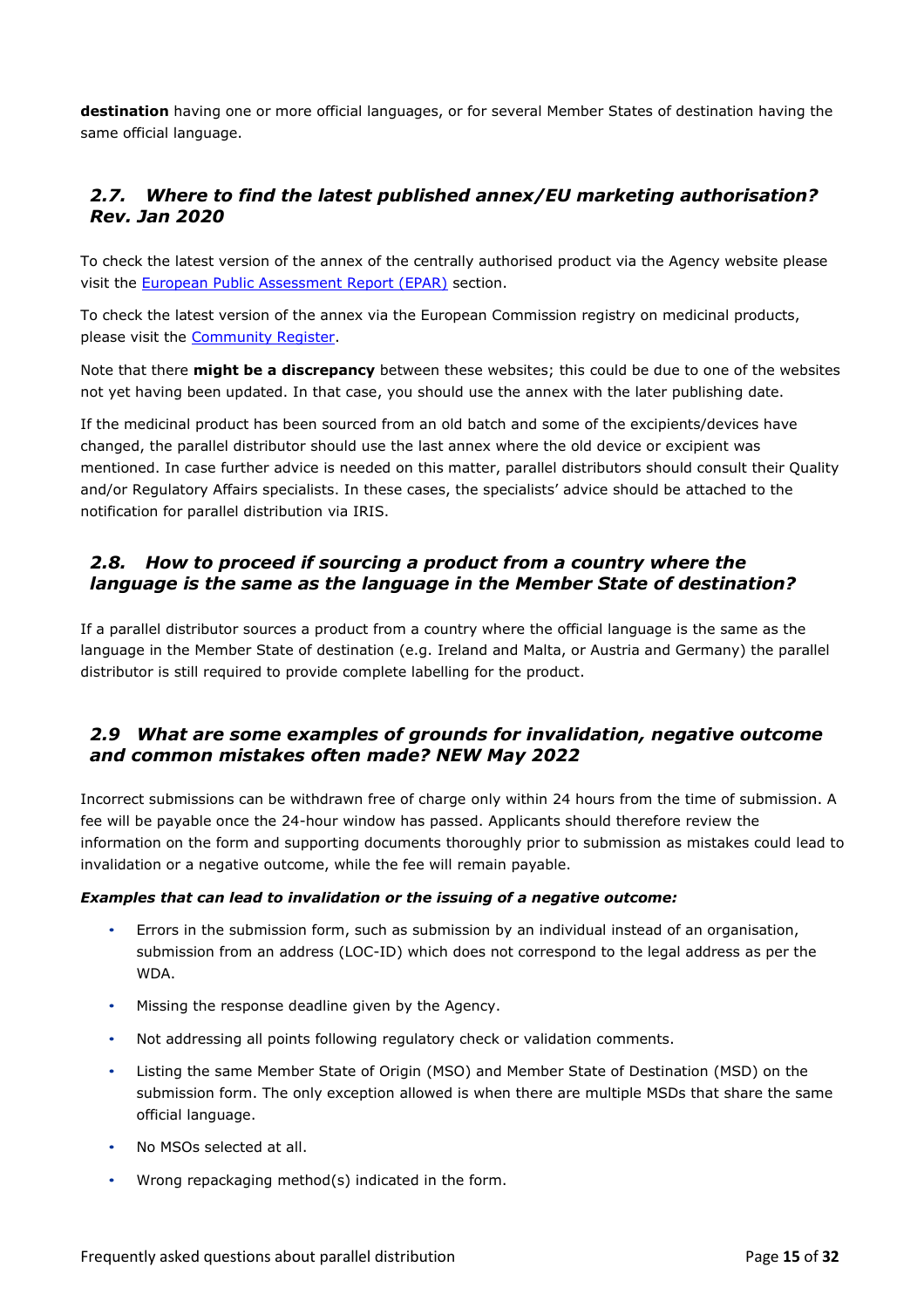- Missing re-packager on the form or incomplete list of re-packagers. (e.g., the repackager listed on the product packaging does not correspond to any of the repackagers mentioned in the submission form).
- Repackager address on the form (LOC-ID) does not correspond to the manufacturing site address in the MIA.
- A bundle pack was created where this was not authorised in the MA.
- The EU presentation(s) proposed for distribution cannot be created from the proposed sourced one(s).

#### *Most common mistakes:*

#### *General issues:*

- IRIS user guide has not been respected (e.g., email attachments are not accepted, all files, screenshots etc must be uploaded to IRIS).
- Submitting an incomplete set of documents as listed in the FAQ and/or checklists.
- Steps for re-submission are not followed correctly.
- Public register was not consulted and information was not correctly referenced or reflected prior to submission.
- Only partial implementation of the requested changes and no further comments or clarifications were provided by the parallel distributor.

#### *Product information:*

- The font style in the package leaflet and on the labelling (bold, italic, underlined text when included in MA) does not meet readability guideline requirements.
- Only the "raw" format of the package leaflet was provided and not the "sales" version.
- Multiple manufacturers were listed in the package leaflet.
- Detailed images of the sourced product were not provided when the newly created label covered the product entirely, and therefore it was impossible to verify the actual product.

**Note:** Please note, that the above examples are not an exhaustive list and should be used as a guidance only. Each case is assessed strictly individually and therefore reasons for invalidation or a negative outcome may vary.

# <span id="page-15-0"></span>**3. Parallel distribution notification check**

# <span id="page-15-1"></span>*3.1. What is the timeframe for the check? Rev. April 2020*

The Agency finalises the check within 60 days after confirming the receipt of the notification. It will then issue either the appropriate Notice for PD or the letter of non-compliance. 60 days comprises 35 days for the Agency's assessment and 25 days for possible clock-stops.

The Agency conducts its check within 35 days from the day of confirmation of the receipt of the notification. Once the conditions laid down in the EU legislation on medicinal products and in the marketing authorisation are observed, the Notice for PD will be issued.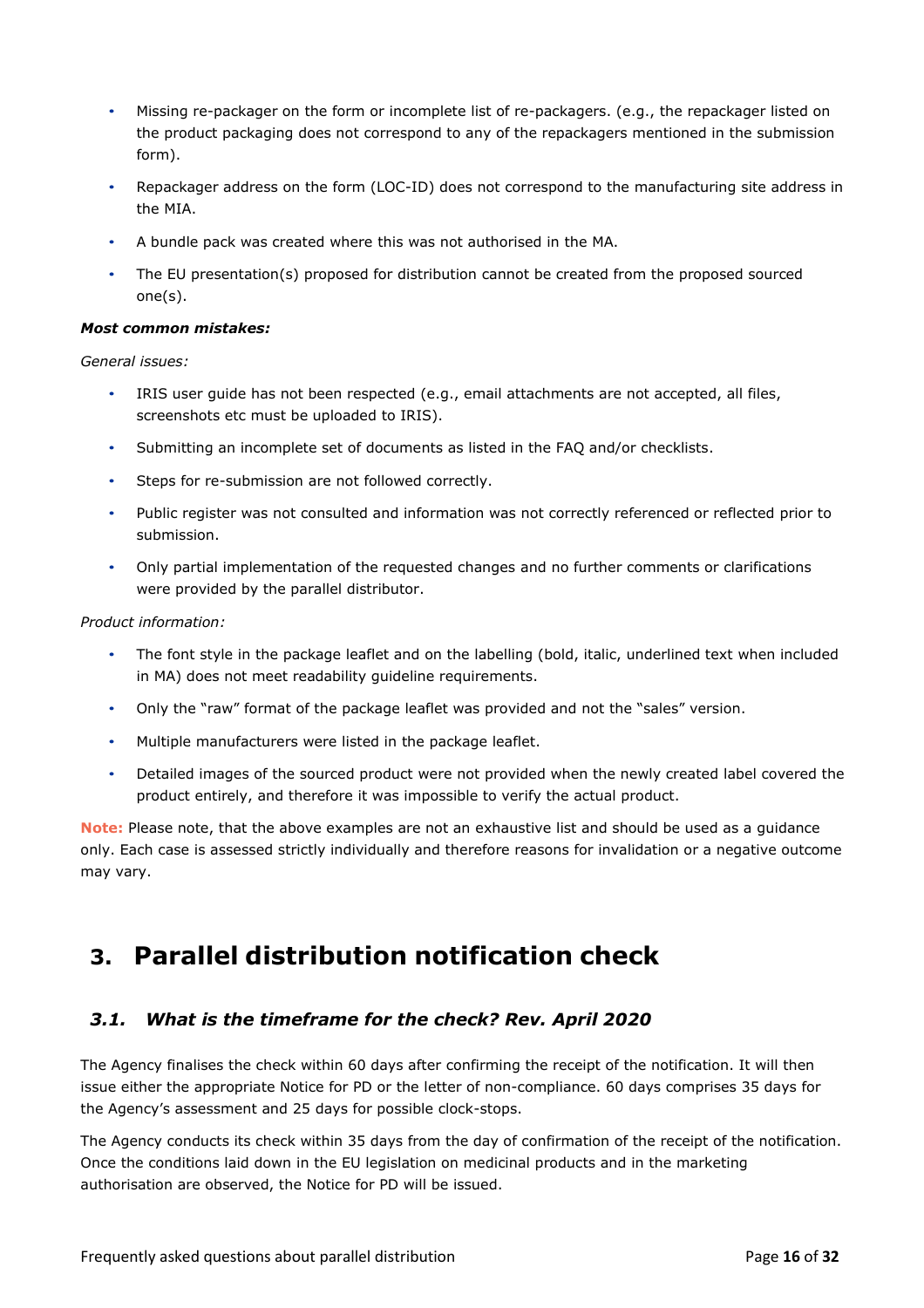If there is any obstacle for the issuance of the Notice for PD, the parallel distributor will be informed thereof, and the time-limit of 35 days shall be suspended until the parallel distributor replies to the Agency's comments or maximum 25 days. A single list of comments will be provided, and the parallel distributor will be asked to address **all** comments in the reply to the Agency, supplement or change the parallel distributor's details, change or supplement the labelling or package leaflet or to provide clarification regarding the application.

The clock-stop may be granted once during the validation stage and once during the regulatory check. The total time of both clock-stops combined should not exceed 25 days. Should the parallel distributor fail to address all comments communicated in the regulatory check email and/or implement the requested amendment in a single submission response, the procedure may be invalidated or finalised with a negative outcome.

### <span id="page-16-0"></span>*3.2. The parallel distributor should provide a response directly through [IRIS.](https://iris.ema.europa.eu/) The time-limit is common for every procedure. You can check the status of your submission at any time in IRIS. Are there any exceptions allowed to the timeframe?*

The extension of the time-frame is allowed **only exceptionally** and is possible only in the situations in which despite the good-will of the parallel distributor additional time is necessary to finalise the check. The exception to the timeframe has to be applied for by the parallel distributor and granted before the deadline and be thoroughly justified. For example, an updated annex to the marketing authorisation is published during the regulatory check.

# <span id="page-16-1"></span>*3.3. Is it mandatory to include cover letters?*

Cover letters are preferable to be provided but are optional.

# <span id="page-16-2"></span>*3.4. What is the difference between relabeling and reboxing?*

**Reboxing / re-packing** = creation of a new outer carton and affixion of inner labels on the immediate packaging.

**Relabelling** = affixion of an outer label on the original carton and affixion of inner labels on the immediate packaging.

**Relabelling and Reboxing** = both of the above activities, therefore 2 x sets of colour copies of the outer packaging are required.

For **multipacks** with intermediate packaging, the repackaging method of the final outer carton with the blue box determines the repackaging method.

# <span id="page-16-3"></span>*3.5. Is it allowed to change the pack size of the sourced presentations?*

Parallel distributors **can only place authorised pack sizes on the market**. Changes of the sourced pack sizes may be authorised but this is assessed individually on a case-by-case basis after provisions of a detailed justification and confirmation that the proposed pack size falls within the scope of the Marketing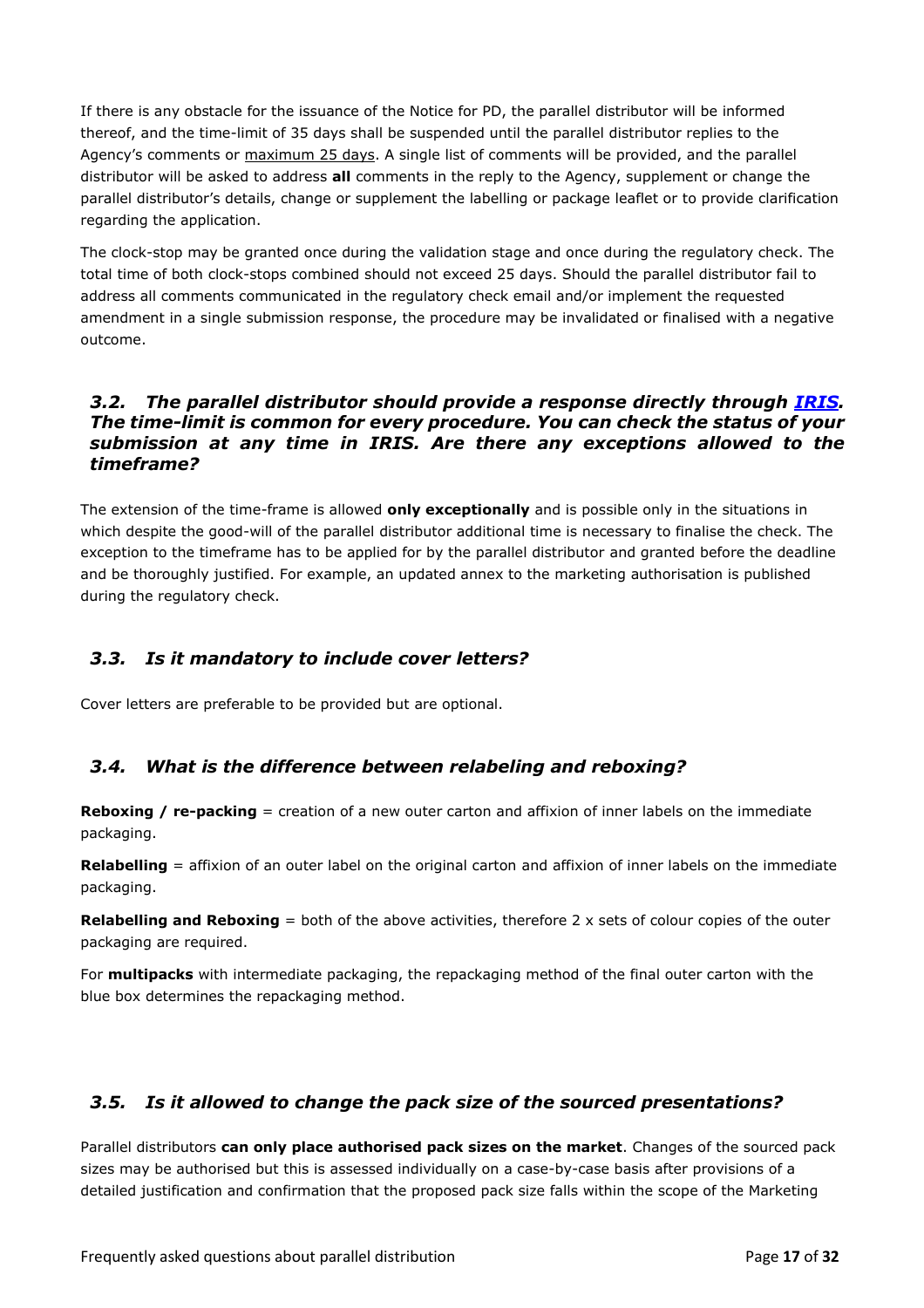Authorisation. Mixing and matching of different batches and expiry dates in order to create one presentation is not allowed. Please also refer to **Question 1.22** for more information on the safety features.

# <span id="page-17-0"></span>*3.6. Is it allowed to resize or create bundle packs?*

It is **not possible** to bundle two units of a presentation of a product so as to create a new presentation of a different size.

Bundle packs can only be created when bundle packs are explicitly listed in the packaging description of the marketing authorisation.

This needs to be distinguished from multipacks, which per marketing authorisation are presentations that consist of multiple units of size x, 'bundled together' to create size y.

Presentations that consist of one unit of size x can be used to create size y (resizing).

# <span id="page-17-1"></span>*3.7. What is the difference between a mock-up and a colour copy?*

A **mock-up** is a copy of the label or flat artwork design in full colour, providing a replica of both the outer and inner packaging and labelling text of the medicinal product. It is generally referred to as a paper copy or computer generated version.

A **colour copy** is a digital scan, a digital photograph or a colour photocopy of the (repackaged) sales presentation of the medicinal product.

# <span id="page-17-2"></span>*3.8. What to do if the marketing-authorisation holder or the manufacturer of a particular centrally authorised product has changed?*

If the MAH (or the MAH's address or name), or manufacturer of a particular centrally authorised product has changed, parallel distributors must always use the latest version of the Annex for the details of the MAH but to indicate respectively the manufacturer responsible for the particular batch release as listed in the originally sourced package leaflet.

The details of the old MAH must be duly covered both on the outer and the inner packaging.

### <span id="page-17-3"></span>*3.9. What to do if the composition of a product, its excipients or devices used have changed with new batches? Rev. Jan 2020*

If the medicinal product has been sourced from an old batch and some of the excipients/devices have changed, the parallel distributor should use the last annex where the old device or excipient was mentioned. In case further advice is needed on this matter, parallel distributors should consult their Quality and/or Regulatory Affairs specialists. In these cases, the specialists' advice should be attached to the notification for parallel distribution via IRIS.

# <span id="page-17-4"></span>*3.10. What are the additional requirements reflecting that the product is distributed in parallel?*

The following are additional **mandatory** requirements for the **outer labelling** (for multipacks, this refers to the outer carton with the blue box), even if they are not mentioned in the annex:

Frequently asked questions about parallel distribution Page **18** of **32**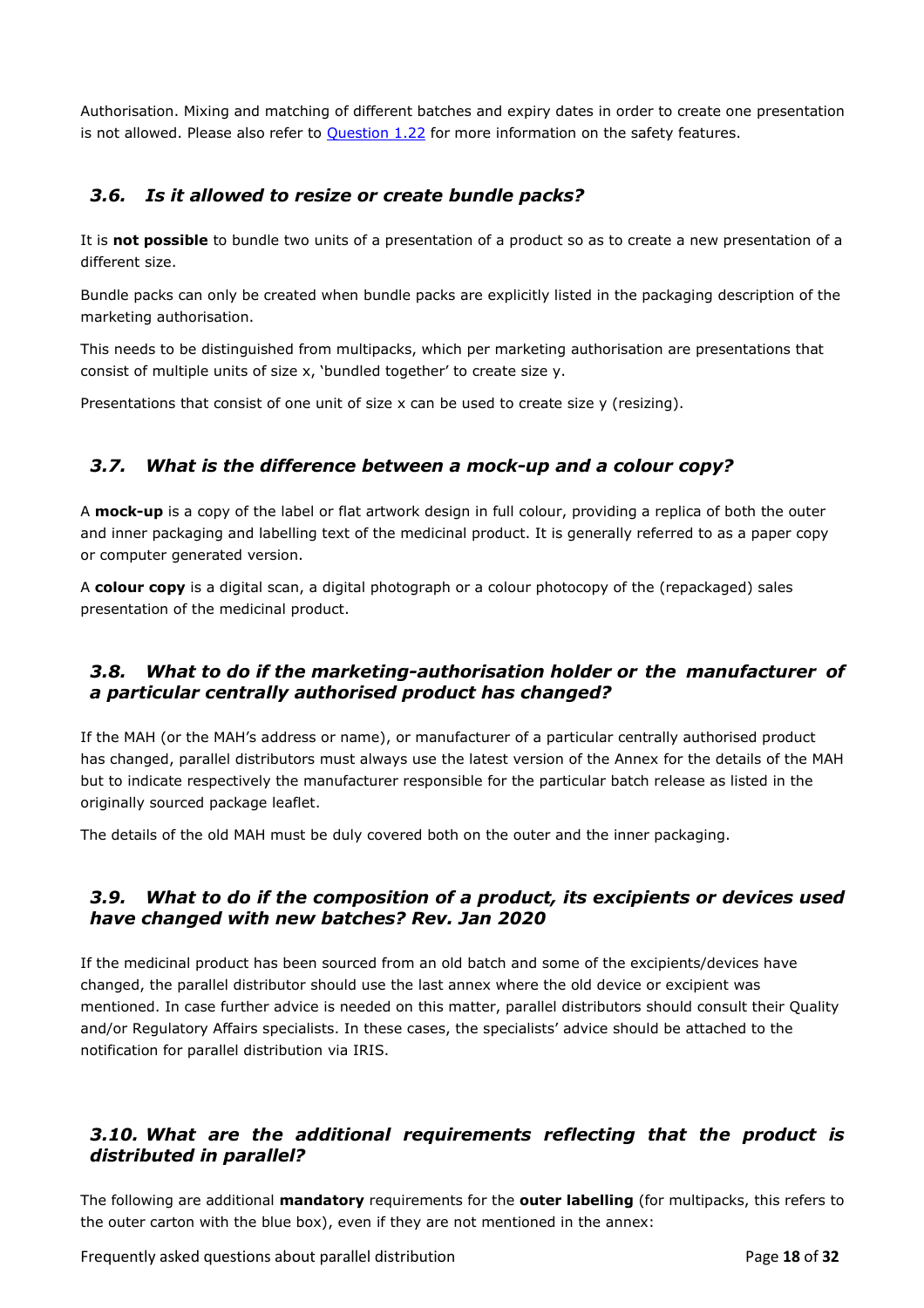- manufacturer responsible for batch release (as mentioned in the original package leaflet of the concerned batch);
- the words 'parallel distributor/parallel distributed by' (followed by the name and optionally the address / logo) **OR** the words 're-packager/repackaged by' (followed by the name and optionally the address / logo);
- braille text (if mentioned in section 16 of the annex);
- 'blue box' (in accordance with national regulations of the Member State of destination).

#### *Optional terms:*

- <Product X> is a trademark of <Company Y>;
- internal reference number of the parallel distributor (for further information, please see section ['Parallel](#page-15-0)  [distribution notification check'](#page-15-0)).

The following terms are **not allowed** to appear on the **outer labelling**:

- 'procured from within the EU';
- 'imported by';
- 'pack has been opened for parallel distribution purposes' or similar statement;
- more than one manufacturer responsible for batch release;
- any other text which is not part of the latest version of the annex (unless justified).

The following terms **are allowed** to appear on the **inner labelling** but are not mandatory:

- 'parallel distributor/parallel distributed by:' (followed by the name and optionally the address / logo) **OR** 're-packager/repackaged by:' (followed by the name and optionally the address / logo);
- <Product X> is a trademark of <Company Y>;
- internal reference number of the parallel distributor (for further information, please see section ['Parallel](#page-15-0)  [distribution notification check'](#page-15-0)).

#### **Mandatory** terms to appear in the **package leaflet**:

- manufacturer responsible for batch release (same as the one on the outer labelling);
- local representatives if they are present in the annex.

#### <span id="page-18-1"></span>*Exceptions:*

Minor changes are permitted to be introduced by the parallel distributor in the text of the labelling/package leaflet in the following situations and only with the agreement of an assessor:

• when the composition of a medicinal product changes the parallel distributor must ensure that the composition mentioned in the leaflet/labelling of the parallel distributed pack corresponds with the actual composition of the pack.

# <span id="page-18-0"></span>*3.11. Can several languages be combined in one pack? Rev. Apr 2022*

The EU pharmaceutical legislation mentions in Article 63(1) of [Directive 2001/83/EC](https://eur-lex.europa.eu/legal-content/EN/TXT/?uri=CELEX%3A02001L0083-20210526) and in Article 102(2) of [Regulation \(EU\) 2019/6](https://eur-lex.europa.eu/legal-content/EN/TXT/?uri=CELEX%3A02019R0006-20220128) that all text shall appear in the official language(s) of the Member States where the product is placed on the market.

The labelling and the package leaflet should be in compliance with the text of the EU marketing authorisation for the concerned medicinal product in all official languages.

Frequently asked questions about parallel distribution Page **19** of **32**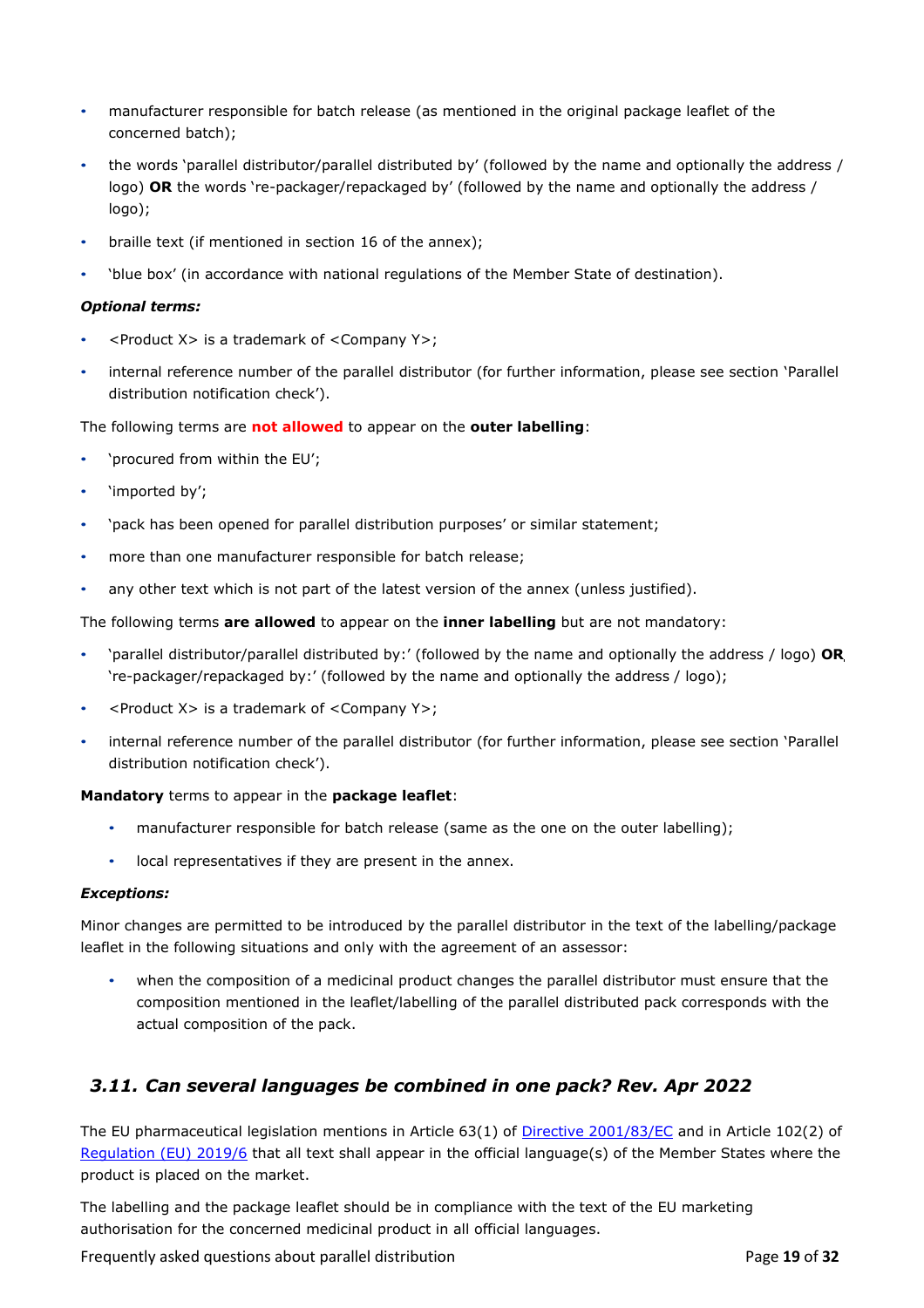In the case of multilingual Member States of destination (i.e. Belgium, Finland, etc.), the parallel distributor must combine all languages of that particular country in the package leaflet and on the labelling.

A parallel distributor can create a multilingual pack provided that all particulars required by the marketing authorisation appear in all languages concerned. The outer carton should then contain separate blue boxes for each member state of destination.

# <span id="page-19-0"></span>*3.12. What are the general requirements for the braille text labelling? Rev. Dec 2019*

The **[Guideline on the readability of the labelling and package leaflet of medicinal products for](http://ec.europa.eu/health/files/eudralex/vol-2/c/2009_01_12_readability_guideline_final_en.pdf)  [human use](http://ec.europa.eu/health/files/eudralex/vol-2/c/2009_01_12_readability_guideline_final_en.pdf)** as prepared by the European Commission (2009 D/869) sets out advice on the presentation of the content of the labelling and package leaflet and on the design and layout concepts meant to aid the production of high quality information.

The guideline clearly and unequivocally sets out how the requirements for braille text can be met.

As mentioned in the **[Guidance concerning the braille requirements for labelling and the package](http://ec.europa.eu/health/files/pharmacos/docs/doc2005/04_05/braille_text20050411_en.pdf)  [leaflet](http://ec.europa.eu/health/files/pharmacos/docs/doc2005/04_05/braille_text20050411_en.pdf)** from the European Commission, these requirements are applicable to parallel distributors.

Further guidance on braille text can be found on national websites as well as:

#### **European Blind Union website:**

#### <http://www.euroblind.org/>

#### **PharmaBraille website:**

#### <http://www.pharmabraille.com/>

When submitting specimens or 'mock-ups', parallel distributors must declare, that the braille text presentation is submitted in the language of the Member State of destination, in compliance with the annex.

When the original braille text matches the braille text of the country of destination, the original braille text can be maintained provided that legibility and readability criteria apply.

According to Article 56a of [Directive 2001/83/EC,](https://eur-lex.europa.eu/legal-content/EN/TXT/?uri=CELEX%3A02001L0083-20210526) the name of the medicinal product must be expressed in braille. This has to be in the language of the Member State of destination. As further clarified by the European Commission in above mentioned guidance the name should be followed by its strength, unless the medicinal product was only authorised in a single strength.

The Agency strongly advises parallel distributors to affix the new braille text on a different part of the outer packaging, and not on top of the original one.

The braille text is not mandatory on the immediate packaging (such as blisters, ampoules and bottles) unless required by the marketing authorisation.

The colour copy should make the braille text visible and readable. New braille text presentations must be submitted along with the indication where the braille text will be affixed on the outer packaging.

If the braille text is added on a separate label, a copy of this label should be added to the colour copy of the labelling or the documents submitted with the notification.

# <span id="page-19-1"></span>*3.13. What are the special requirements for unit-dose blisters?*

As a general note, when labelling unit dose perforated/peelable blisters, each segment of a perforated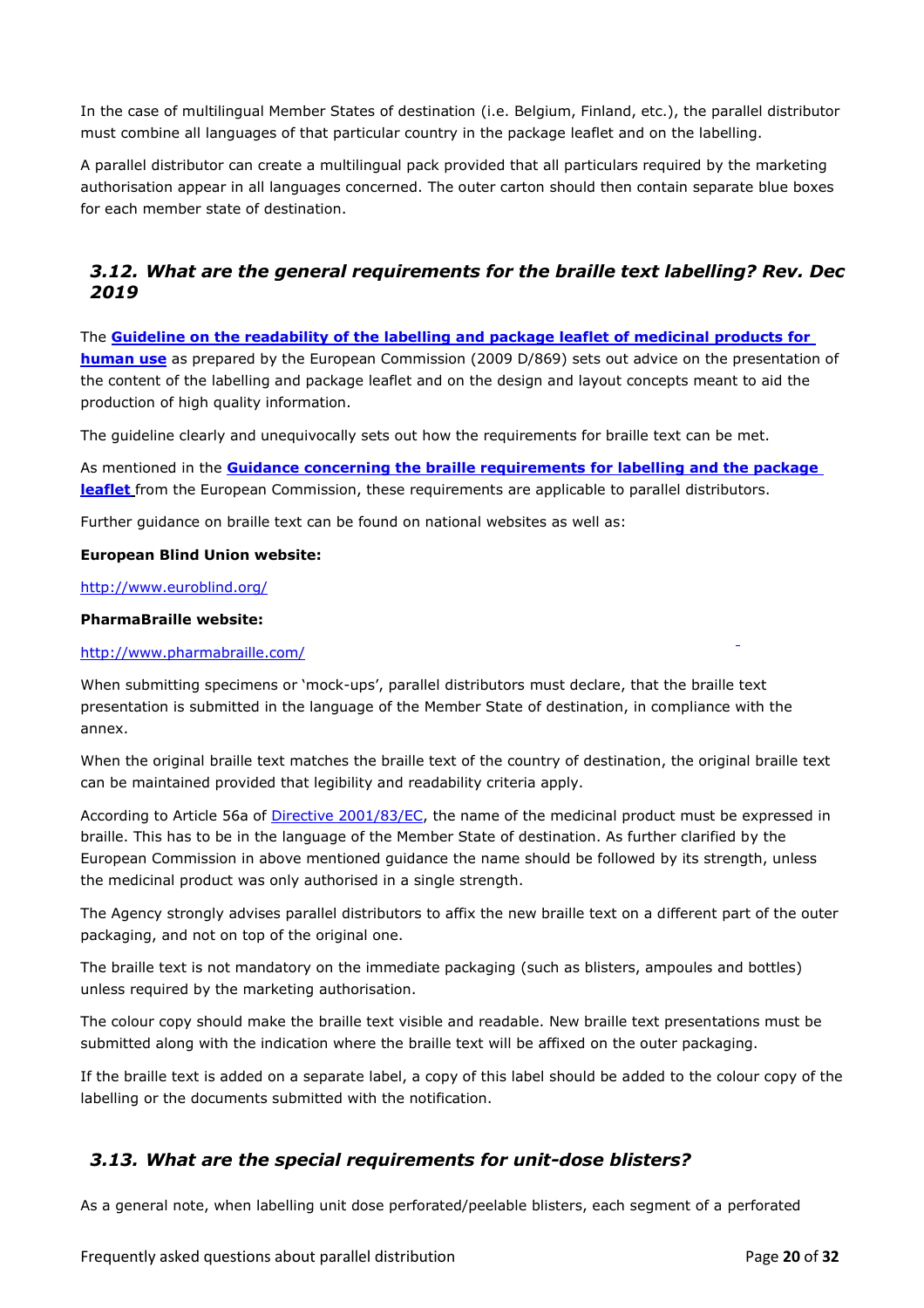blister must be re-labelled individually following the same approach as that of the marketing-authorisation holder.

Please note that parallel distributors are not allowed to create a unit dose presentation from a non-unit dose presentation.

# <span id="page-20-0"></span>*3.14. Is it allowed to cut blisters?*

The cutting of blisters is **not recommended** by the Agency but may occasionally be permitted on a caseby-case basis, provided that it does not affect the original condition of the product and the proposals from the parallel distributor are in compliance with the conditions of the marketing authorisation. The assessment takes into account the necessity for the effective access to the market.

The parallel distributor should provide a valid justification for cutting blisters and a decision on whether this is acceptable will be made by the Agency.

# <span id="page-20-1"></span>*3.15. How to re-label sterile and foil pack products?*

As the original condition of the product may be altered by the opening of a sealed foil pack, a blister or a tray, when re-labelling the blister, syringe, cartridge or other primary packaging, the Agency strongly recommends:

- **not to open the tray** to re-label the syringe but instead to re-label the tray with all information required for the syringe and the tray preventing any possible contamination of the syringe or of the medicine itself;
- **not to open the aluminium wrapper/foil** as the foil provides protection and is important for the maintenance of the shelf life of these products.

# <span id="page-20-2"></span>*3.16. How many manufacturers are allowed in the package leaflet and on the outer labelling? Rev April 2022*

Article 59(1)(f)(vii) of [Directive 2001/83/EC](https://eur-lex.europa.eu/legal-content/EN/TXT/?uri=CELEX%3A02001L0083-20210526) and Article 14(1)(a) of [Regulation \(EU\) 2019/6](https://eur-lex.europa.eu/legal-content/EN/TXT/?uri=CELEX%3A02019R0006-20220128) require that the marketing authorisation holder should always state **only one manufacturer** responsible for the batch release in the original package leaflet.

Please note that **only one manufacturer** shall be mentioned on the outer label, namely the manufacturer responsible for the release of the concerned batch as mentioned in the original leaflet. The manufacturer on the outer label should always correspond to the one in the package leaflet.

When more than one manufacturer is indicated in the sourced original package leaflet, the parallel distributor should contact the marketing authorisation holder to request that an investigation is conducted on the potential product defect and to obtain information on the manufacturer responsible for the particular batch release. If a response is not received within a reasonable timeframe (approximately 15 days), the PD should proceed to report a quality defect to the Agency.

It is advised that this information is obtained before the initial notification or annual update are submitted.

# <span id="page-20-3"></span>*3.17. What are the requirements for the 'blue box'? Rev. Apr 2022*

The 'blue box' is **mandatory** on the outer labelling of each centrally authorised human medicinal product as well as each parallel distributed product. The information required to appear inside the 'blue box' is specific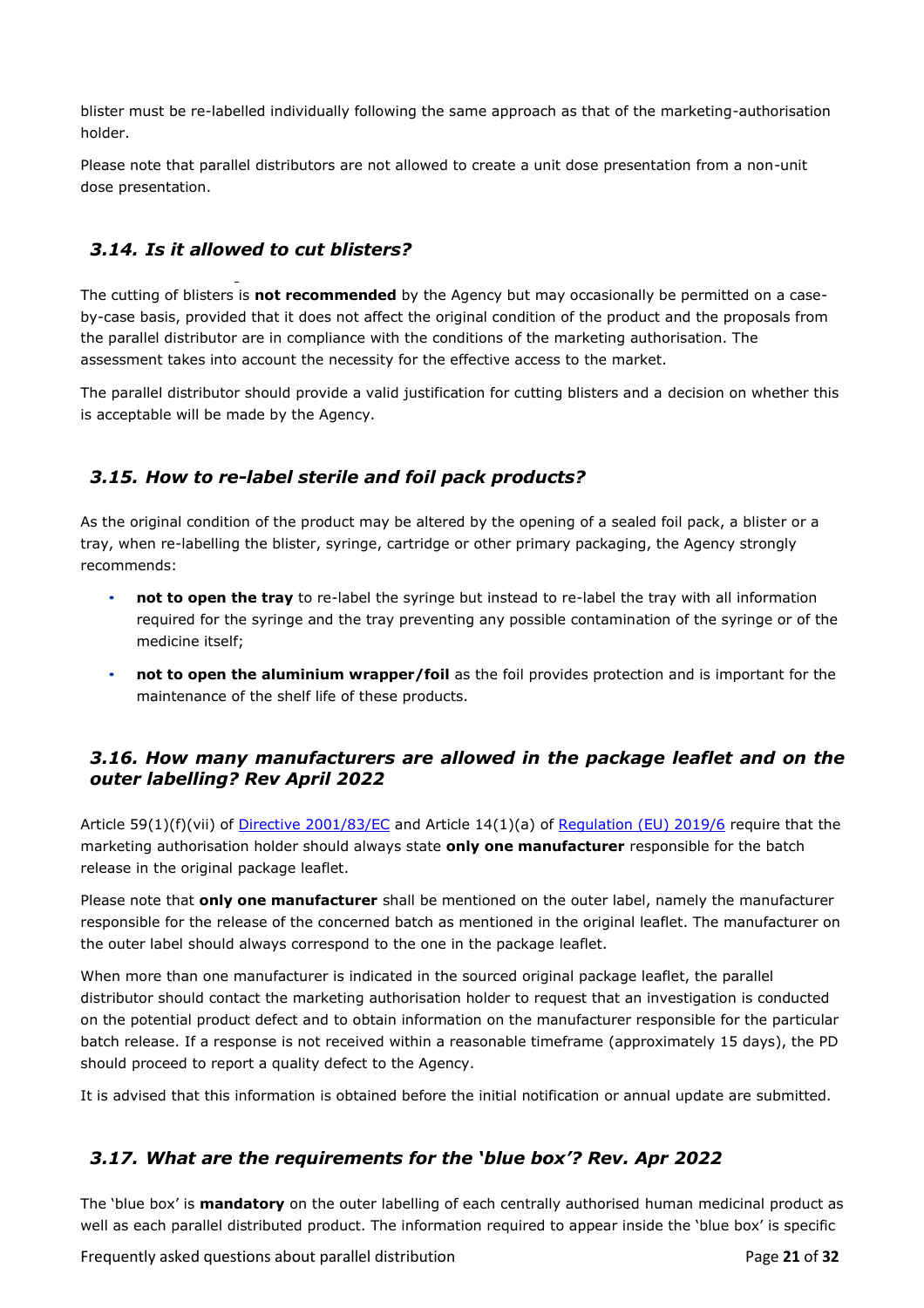to each Member State. Each 'blue box' must state the name of the Member State of destination and the information required by the Member State of destination as described in the Guideline on the packaging [information of medicinal products for human use authorised by the EU.](https://ec.europa.eu/health/system/files/2021-04/2018_packaging_guidelines_en_0.pdf)

The original 'blue box' should be completely covered. In principle the border of the blue box should be blue.

According to Article 57 of [Directive 2001/83/EC,](https://eur-lex.europa.eu/legal-content/EN/TXT/?uri=CELEX%3A02001L0083-20210526) a Member State may ask for additional information to appear on the packaging concerning identification and authenticity of the product, the legal category for supply and the price. In addition, Article 57 of Directive 2001/83/EC states that Member States shall observe the detailed guidance referred to in Article 65 of Directive 2001/83/EC when applying Article 57 with regard to centrally authorised medicinal products, such as the [Guideline on the packaging](https://ec.europa.eu/health/system/files/2021-04/2018_packaging_guidelines_en_0.pdf) [information](http://ec.europa.eu/health/files/eudralex/vol-2/2015-02_packaging.pdf)  [of medicinal products for human use authorised by the EU.](http://ec.europa.eu/health/files/eudralex/vol-2/2015-02_packaging.pdf) Such guidance has been prepared by the European Commission in consultation with the Member States and the parties concerned in order to describe how provisions of Directive 2001/83/EC, including Article 57 thereof, should be applied.

According to Requlation (EU) 2019/6, the 'blue box' is not required on the outer labelling of centrally authorised veterinary products.

# <span id="page-21-0"></span>*3.18. What is the recommended font-size of the labelling and the package leaflet?*

The [Guideline on the readability of the labelling and package leaflet of medicinal products for human use](http://ec.europa.eu/health/files/eudralex/vol-2/c/2009_01_12_readability_guideline_final_en.pdf) gives recommendations on the font size of the text for the outer and inner labelling and the patient leaflet to ensure their legibility.

Concerning the package leaflet, the guideline states that 'The type size should be as large as possible to aid readers. A type size of 9 points, as measured in font 'times new roman', not narrowed, should be considered as a minimum.

With regards to the labelling, the guideline states that 'The particulars appearing on the label of all medicinal products should be printed in characters of at least 7 points (or of a size where the lower case "x" is at least 1.4 mm in height).'

# <span id="page-21-1"></span>*3.19. Who receives Notices for PD and letters of non-compliance? Rev. Jan 2020*

Notices for PD are sent to the parallel distributor only. The MAH, the national competent authorities in the Member State of destination, and in the Member State where the parallel distributor is registered can consult [Public register of PD notices](https://fmapps.emea.europa.eu/paradist/) on a regular basis. In cases where a letter of non-compliance is issued, the parallel distributor, NCA and MAH will all be notified by email.

# <span id="page-21-2"></span>*3.20. Do parallel distributors have to adhere to particular packaging design or/and colour code when repackaging the products? NEW May 2022*

Packaging design of the products distributed in parallel must comply with the terms of marketing authorisation when the annexes of the marketing authorisation (Annex I, IIIA or IIIB) indicate a particular location of the text on the packaging, its colour and/or font type.

In addition, in case an originator's packaging contains product safety-related design elements which have been included to support the safe and correct use of the product (e.g. colours for strength identification, prominent fonts for "once daily", "oral use", etc.), parallel distributors are strongly advised to align with the originator's products on the design, colour and special fonts.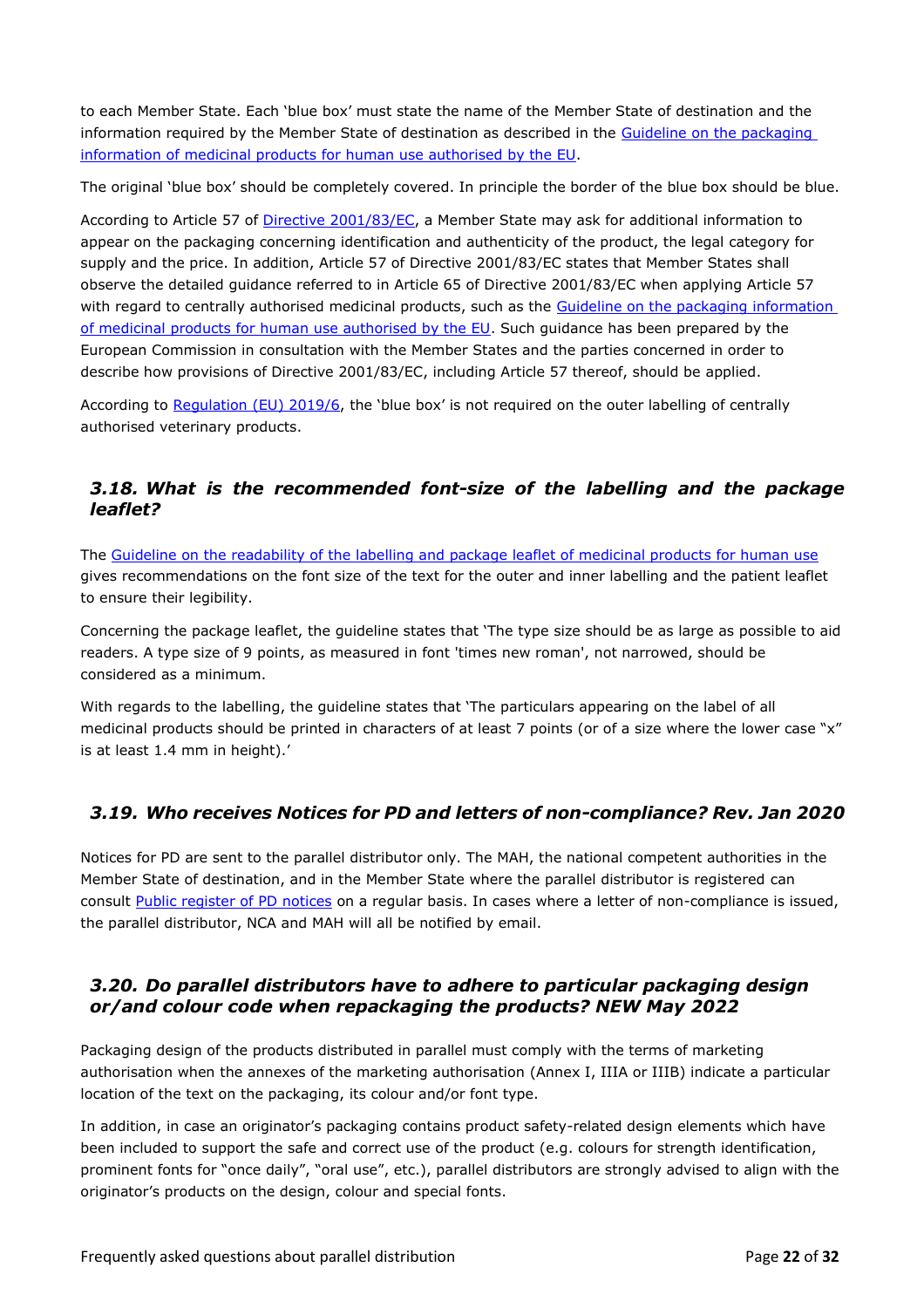# <span id="page-22-0"></span>**4. Post - PD notice guidance**

# <span id="page-22-1"></span>*4.1. What is the validity of the notice for parallel distribution and can it be revoked, suspended or annulled?*

The PD notice is a document confirming that at the time of issuance, for the medicinal product distributed in parallel the conditions laid down in EU legislation on medicinal products and in the marketing authorisation were observed. If it is established that the medicinal product distributed in parallel is no longer compliant with the latest version of the marketing authorisation or with the EU legislation on medicinal products a letter of non-compliance will be issued for this product.

Notices for which a non-compliance letter was issued as an outcome of the annual update or safety update regulatory check are flagged respectively in the public register. Respectively, the register also provides the up-to-date information on the status of the notice letter (active or dormant). Thus, the PD register represents the Agency's most current list of medicinal products checked to be in compliance with the marketing authorisation and EU legislation.

In exceptional situations the PD notice may be cancelled. The cancellation of the PD notice may take place if the PD notice was issued due to an error or based on information which subsequently turned out to be incorrect.

PD notice can also be withdrawn following the submission of withdrawal request by parallel distributor via 'Update of Parallel Distribution Notice Status' procedure.

The notice for parallel distribution can be suspended in case of suspension of manufacturing authorisation of the re-packager responsible for re-packaging processes, when no additional re-packager has been authorised to perform the re-packaging activities.

# <span id="page-22-2"></span>*4.2. Can a centrally authorised medicinal product continue to be distributed in parallel if the marketing authorisation is suspended, revoked or withdrawn?*

The medicinal product distributed in parallel is covered by the central marketing authorisation. As a consequence, the scope and validity of the marketing authorisation determine the situation of the medicinal product. In case of a revoked, withdrawn or suspended marketing authorisation, no further batches can be released into the supply chain but the batches in the distribution chain can be used, except in case of a recall.

If the MA withdrawal is **not related to product safety**, the respective pack sizes will remain on the market until the last batch expires and these presentations 'naturally' leave the market. Until this happens, parallel distributors will have to re-package the product in line with the last annex which contained labelling for currently withdrawn presentations.

The parallel distribution secretariat **will not automatically cancel** notices for parallel distribution for those products where the MA was withdrawn for non-safety-related reasons, unless requested by parallel distributor*.*

The parallel distribution secretariat **will cancel** notices for parallel distribution for those products where the MA was withdrawn for safety-related reasons. The affected companies will be notified.

# <span id="page-22-3"></span>*4.3. Can the Agency request the national competent authorities to perform an inspection of a parallel distributor? Rev. Apr 2022*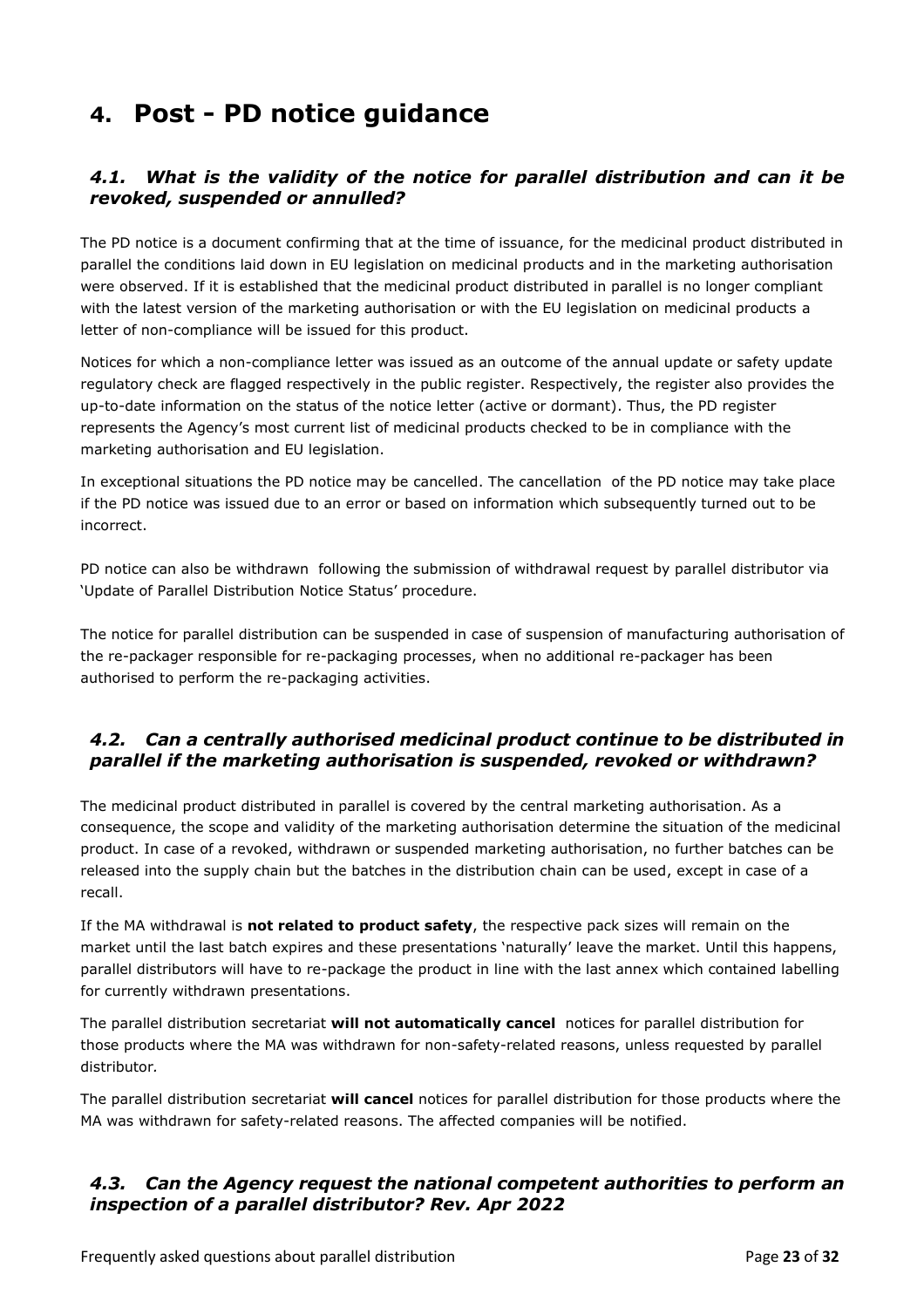Where considered necessary, the Agency shall inform the national competent authorities of any issues or non-compliance that have been brought to the Agency's attention which **may trigger** an inspection, in accordance with Article 111 of [Directive 2001/83/EC](https://eur-lex.europa.eu/legal-content/EN/TXT/?uri=CELEX%3A02001L0083-20210526) and with Article 123 of [Regulation \(EU\) 2019/6.](https://eur-lex.europa.eu/legal-content/EN/TXT/?uri=CELEX%3A02019R0006-20220128)

The responsibility for any further action remains within the remit of the national competent authorities of the respective Member State(s).

# <span id="page-23-0"></span>*4.4. What are the parallel distributors' responsibilities regarding quality defects? Rev. Apr 2022*

If a parallel distributor identifies a quality defect of the product when sourcing it, or as a result of subsequent handling in the distribution chain, the parallel distributor is accountable and must report this to their national competent authority as well as the Agency.

1. A parallel distributor can make changes to the packaging materials of a product only if they hold a manufacturing authorisation issued by the relevant national competent authority. They are bound by the provisions of that authorisation, which include compliance with the principles and guidelines of good manufacturing practice (GMP) that are laid down in Directives [2003/94/EC](https://eur-lex.europa.eu/legal-content/EN/TXT/?uri=celex%3A32003L0094) and [91/412/EEC,](https://eur-lex.europa.eu/legal-content/EN/ALL/?uri=CELEX%3A31991L0412) for human and veterinary products respectively.

According to Article 13 of Directive 2003/94/EC, manufacturers are required to have a system for recording and reviewing complaints and for effective recall. A manufacturer is obliged to inform the national competent authority of any defect they have become aware of that might result in a recall or abnormal restriction in supply. This applies equally to parallel distributors, as provided for by Article 80 of [Directive](https://eur-lex.europa.eu/legal-content/EN/TXT/?uri=CELEX%3A02001L0083-20210526)  [2001/83/EC](https://eur-lex.europa.eu/legal-content/EN/TXT/?uri=CELEX%3A02001L0083-20210526) and by Article 102 (6e) of [Regulation \(EU\) 2019/6.](https://eur-lex.europa.eu/legal-content/EN/TXT/?uri=CELEX%3A02019R0006-20220128) The national competent authority will assist the parallel distributor in the recall process and will initiate the rapid alert system accordingly. A parallel distributor should ensure that the marketing authorisation holder is informed of any recall initiated by the parallel distributor.

2. Parallel distributors must only source products from companies which have a valid wholesale distribution authorisation in the Member State where they are located. The supplier is consequently obliged to inform the parallel distributor of any recall activities that might involve products supplied to the parallel distributor within the supply chain. Such notifications must be handled within the parallel distributor's GMP/GDP (good manufacturing/distribution practices) system to confirm whether the affected product was actually received, to trace its utilisation and to initiate recall procedures as necessary, including contacting the local competent authority.

When a parallel distributor encounters a quality defect or has any suspicion about the sourced product, the competent national authority as well as the Agency should be informed immediately.

The procedure of [Reporting quality defects or product recalls](https://www.ema.europa.eu/en/human-regulatory/post-authorisation/compliance/quality-defects-recalls/reporting-quality-defect-ema) is outlined on the Agency webpage.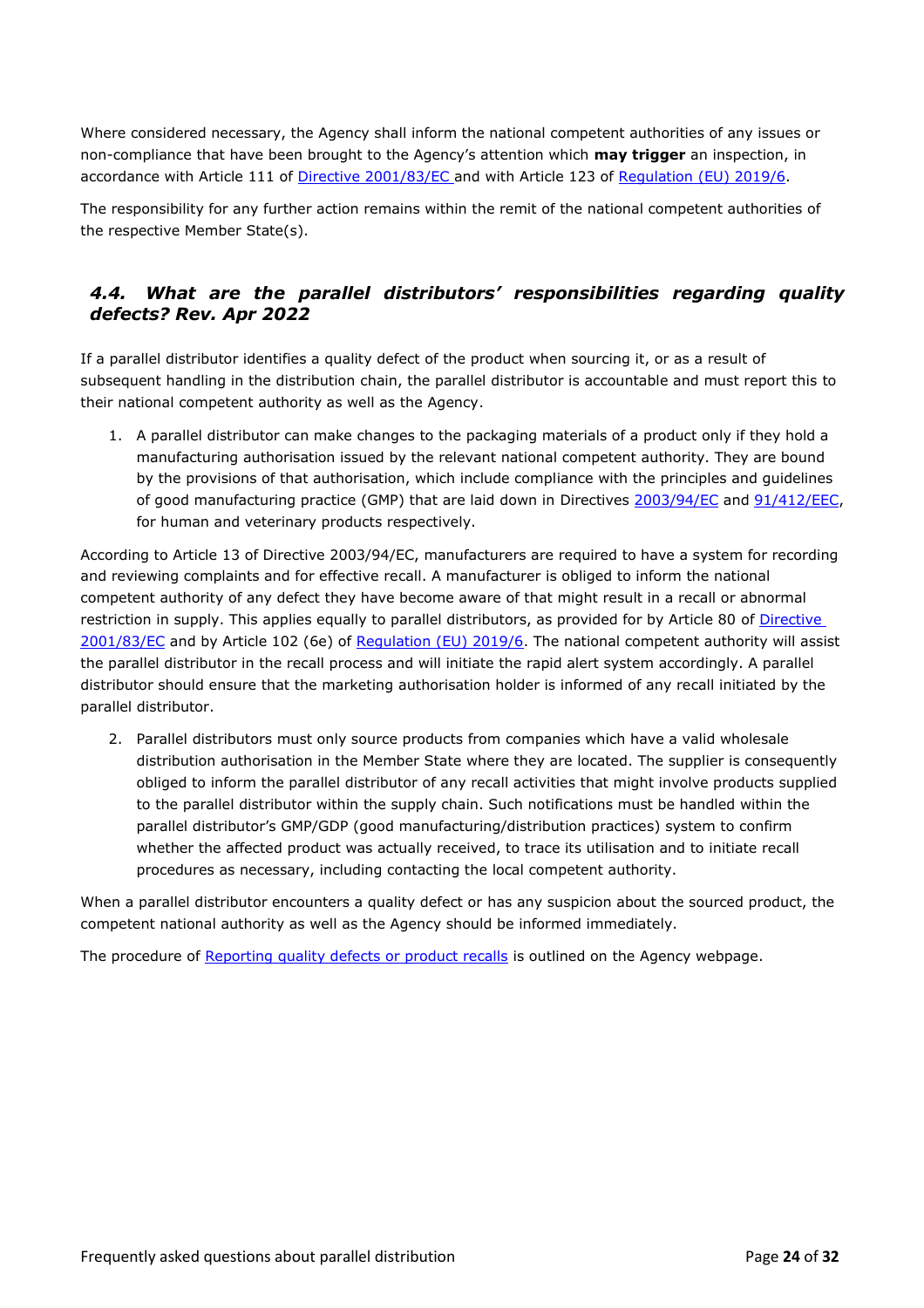# <span id="page-24-0"></span>*4.5. Is it required to keep reference and retention samples of each product?*

[Annex 19 of the good manufacturing practice guideline for medicinal products](https://ec.europa.eu/health/sites/health/files/files/eudralex/vol-4/pdfs-en/2005_12_14_annex19_en.pdf) gives guidance on the taking and holding of reference samples of starting materials, packaging materials or finished products and the retention samples of finished products.

A **reference sample** is a sample of a batch of starting material, packaging material or finished product which is stored for the purpose of being analysed should the need arise during the shelf life of the batch concerned.

A **retention sample** is a sample of a fully packaged unit from a batch of the finished product. It is stored for identification purposes (i.e. for identifying presentations, packaging, labelling, package leaflets, batch numbers or expiry dates) should the need arise during the shelf life of the batch concerned.

Where the product has been re-packaged (e.g. to replace the carton or package leaflet) one full retention sample per repackaging activity of each batch of finished product should be taken, as there is a risk of product mix-up during the assembly process. It is important to be able to identify quickly who is responsible in the event of a mix-up (i.e. original manufacturer or re-packager), as it would affect the extent of any resulting recall.

Reference and retention samples from each batch of finished product should be retained for at least one year after their expiry date. Records of traceability should be maintained and be available and accessible for review by the competent authorities at any time.

# <span id="page-24-1"></span>*4.6. What is a product with special conditions for distribution imposed on the marketing authorisation holder?*

A medicinal product with special conditions for distribution is a product which can only be distributed under specific conditions, such as the requirements for **educational materials, patient alert cards or controlled distribution system**.

If any specific conditions are mentioned in the annex of the marketing authorisation for the product, it is the responsibility of the parallel distributor to comply with these conditions and restrictions before making the medicinal product available in the Member State of destination. The parallel distributor is required to liaise with the marketing-authorisation holder, and the national competent authorities in the Member State of destination to discuss the requirements they may need to meet before distributing the medicinal products and to include the information required as per the annex (e.g. patient alert card) and/or relevant national legislation.

The marketing-authorisation holder and the national competent authorities are mainly responsible for agreeing the details of controlled distribution systems and the details of the operation of surveillance programmes. In case a parallel distributed product has not been first put on the market of the Member State of destination by the marketing-authorisation holder, the parallel distributor and the national competent authorities should ensure that there is a controlled distribution system, a surveillance programme as well as an educational programme in place (e.g. physician's pack, patient alert card, etc.), if appropriate, which achieves the aims of the systems required by the conditions of the marketing authorisation for parallel distributed medicinal products.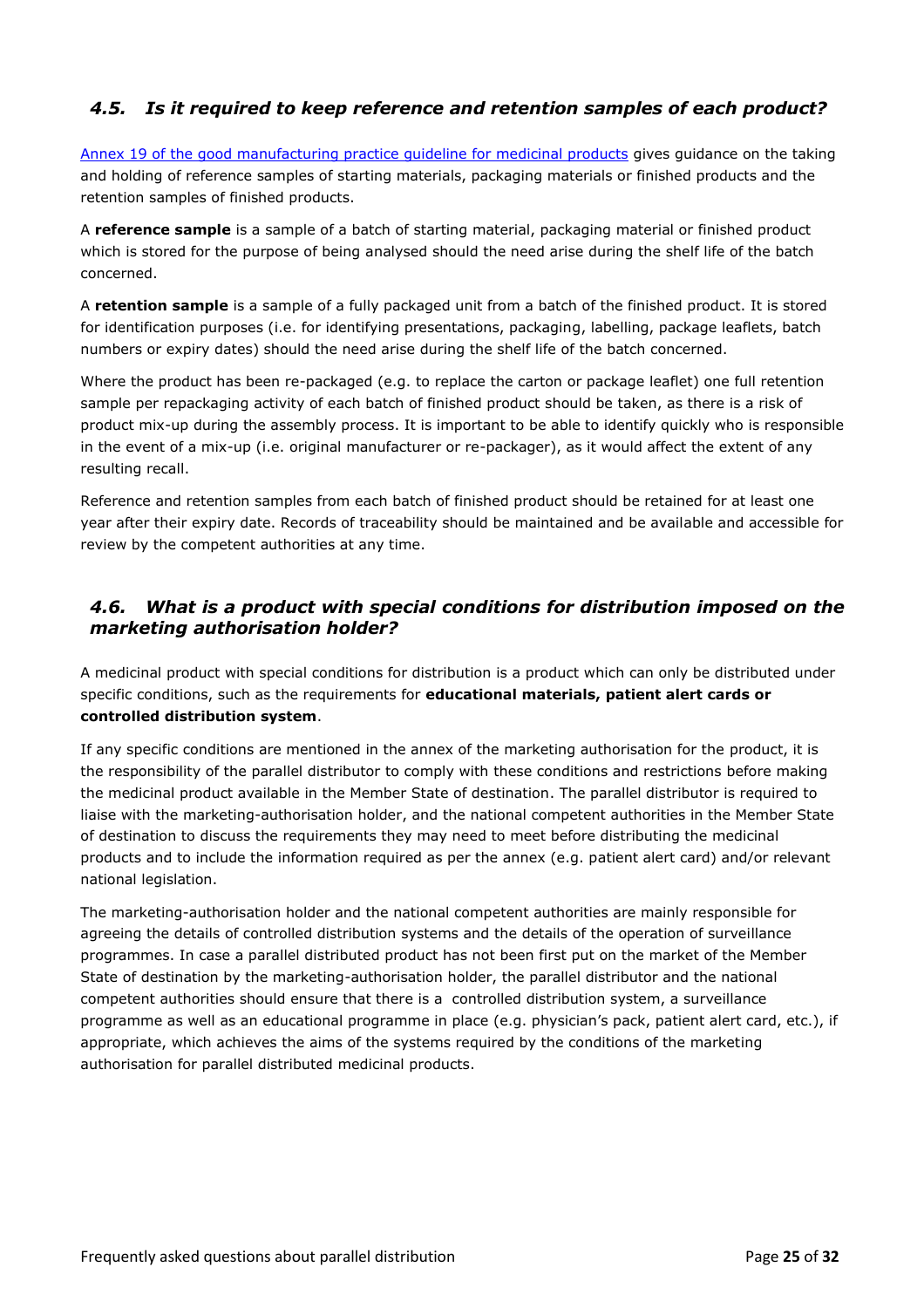# <span id="page-25-0"></span>**5. Safety Updates/bulk changes/annual updates**

# <span id="page-25-1"></span>*5.1. What is a safety update? Rev. Nov. 2020*

**Mandatory changes** due to the **urgent safety updates**: notifications of changes resulting from urgent safety updates to the product information shall be submitted within a three-month timeframe of the notification by the Agency of the urgent safety update having occurred. Notifications submitted due to an urgent safety update will not affect the "birthday date" of the annual update and the annual update should still be submitted in due time. No other scopes of changes can be added to such notifications. Therefore, the update of the package leaflet with the latest safety information does not exempt the parallel distributors from submitting annual update to report the update of the labelling and package leaflet and/or other changes.

Notifications of safety update received after the three-month deadline will be invalidated.

Notifications of safety update submitted for dormant product presentations will be invalidated. The presentation needs to be activated before safety update is submitted.

# <span id="page-25-2"></span>*5.2. How to submit safety update? Rev. Apr 2022*

A notification of safety update has to be submitted for every EU presentation of the affected product and must be supported with the following documentation:

- **an editable format** of the **package leaflet(s)** (doc, pdf) in the final sales format in the language of the Member State of destination in compliance with the version of the annexes to the EU marketing authorisation which introduced safety updates (indicated in monthly communication to parallel distributors);
- if applicable**, colour copies** of the outer and inner labelling compiled in a single document (if indicated in monthly communication to parallel distributors);
- if applicable**, mock-ups** in an editable format
	- o in case of relabelling: please provide two separate documents: one document containing a mock-up of the outer label and another one of the inner label (not combined in one file).
	- o In case of reboxing: please provide two separate documents: one document containing a mock-up of the outer carton and another one of the inner label (not combined in one file).
- a notification of safety update can contain more than one EU presentation of the affected product for one member state of destination (or more where applicable);

The above documentation should be submitted via the procedure form in IRIS. For guidance on the submission, please refer to the IRIS submission guide in the [Guidance section.](https://www.ema.europa.eu/en/human-regulatory/post-authorisation/parallel-distribution/parallel-distribution-regulatory-procedural-guidance)

Updates to the information included in the IRIS form after submission of any notification for parallel distribution are only possible in exceptional cases, so the applicants should review the information included in the form carefully before submitting. Only changes requested by the assessor would be possible and only by exception when properly justified.

# <span id="page-25-3"></span>*5.3. What is the scope of a bulk change? Rev. Nov 2020*

The scope(s) of changes that can apply to a bulk change are limited to: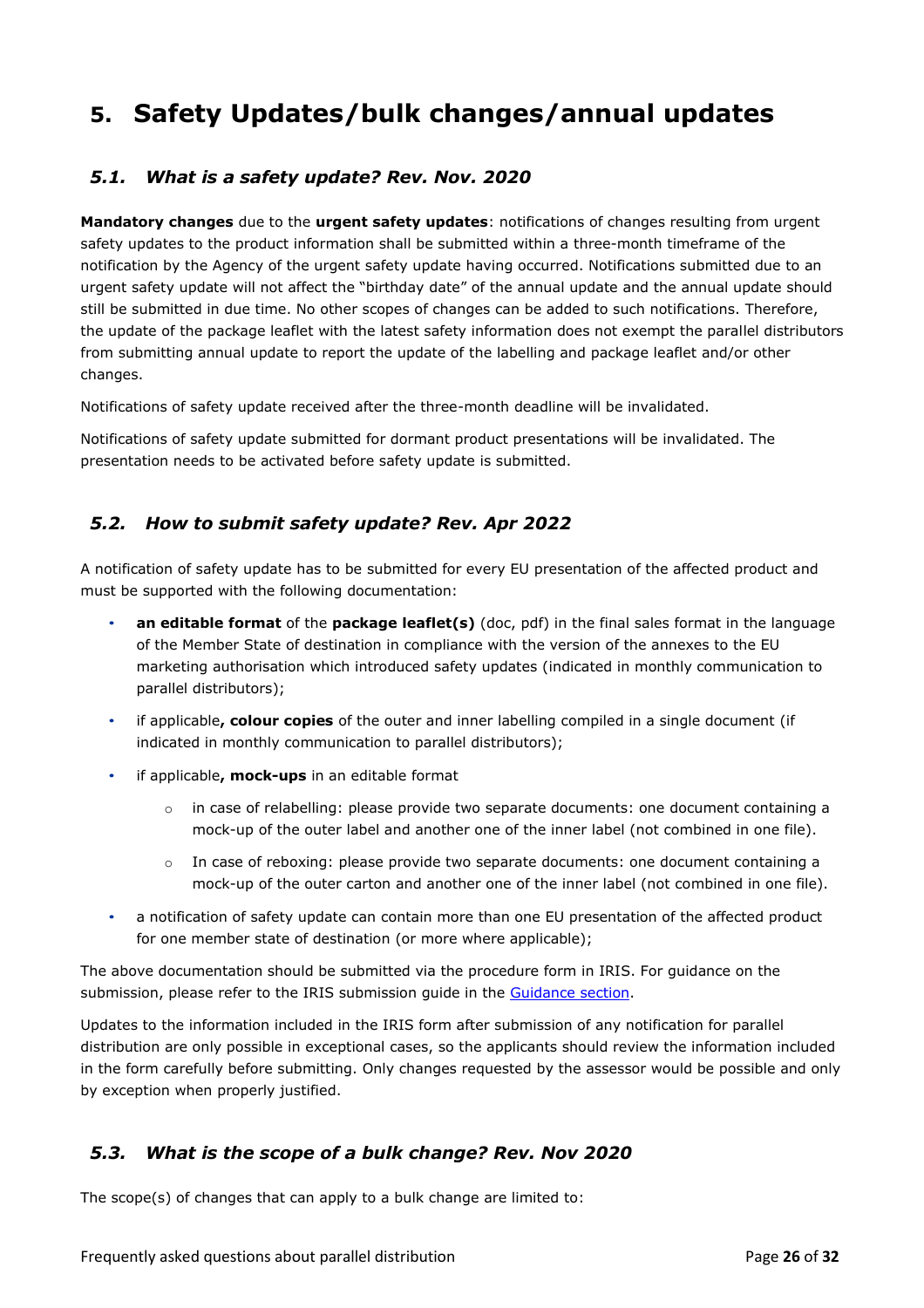- a change in the details of the parallel distributor ('Change of name and/or address' or 'Reassignment of notices for Parallel Distribution'),
- addition or deletion of a re-packager ('Change of manufacturer'),
- and/or a change in the name and/or address of a re-packager ('Change of manufacturer').

The change to the bulk may be implemented only once the notice of a bulk change is issued.

# <span id="page-26-0"></span>*5.4. How to submit a bulk change?*

A notification of a bulk update ('Change of name and/or address', 'Change of manufacturer', 'Reassignment of notices for parallel distribution') must be supported with the following documentation:

- **new wholesale authorisation and/or a re-packager's manufacturing authorisation;**
- one set of **colour copies** of the outer and inner labelling compiled in a single document
- **an editable format** of one **package leaflet** (doc, pdf) in the sales version in the language of the Member State of destination.
- In case of 'Reassignment of notices for parallel distribution', a **proof of merger/acquisition** where the parallel distributor is dissolved, or it changed the legal form as well as a **statement** confirming that the new parallel distributor has taken over all rights and obligations of the previous parallel distributor. See [Can the PD notice be transferred?](#page-10-1)

The above documentation should be submitted via the procedure form in IRIS. For guidance on the submission, please refer to the IRIS submission guide in the [Guidance section.](https://www.ema.europa.eu/en/human-regulatory/post-authorisation/parallel-distribution/parallel-distribution-regulatory-procedural-guidance)

# <span id="page-26-1"></span>*5.5. What is an annual update?*

The annual update is the procedure that allows the Agency to have an overview of the medicinal products distributed in parallel. By the annual update the parallel distributor notifies the Agency of any changes introduced to the medicinal product through the last year. The annual update is mandatory for every medicinal product except for dormant products (see What happens if the product is not distributed for the [last 12 months?](#page-27-1) below).

Products distributed for 12 months with no changes (no new annex, no new Member States of origin/destination, no changes of labelling, no new re-packagers etc.) still require a completed annual update form, indicating 'no changes', but will not be subject to a fee.

The annual update is a "DO and TELL" procedure. A parallel distributor can implement changes and only inform the Agency about these changes with the next annual update. Mandatory changes due to the urgent safety update notified no later than three months before the submission of the annual update can be included in its scopes of changes. This way urgent safety update can be reported with the notification of annual update along with other changes.

1 application per product, pharmaceutical form & Member State of destination = 1 fee

Example: A company holds PD notices for all four pharmaceutical forms of 'product X':

- tablets;
- orodispersible tablets;
- oral solution;
- solution for injection.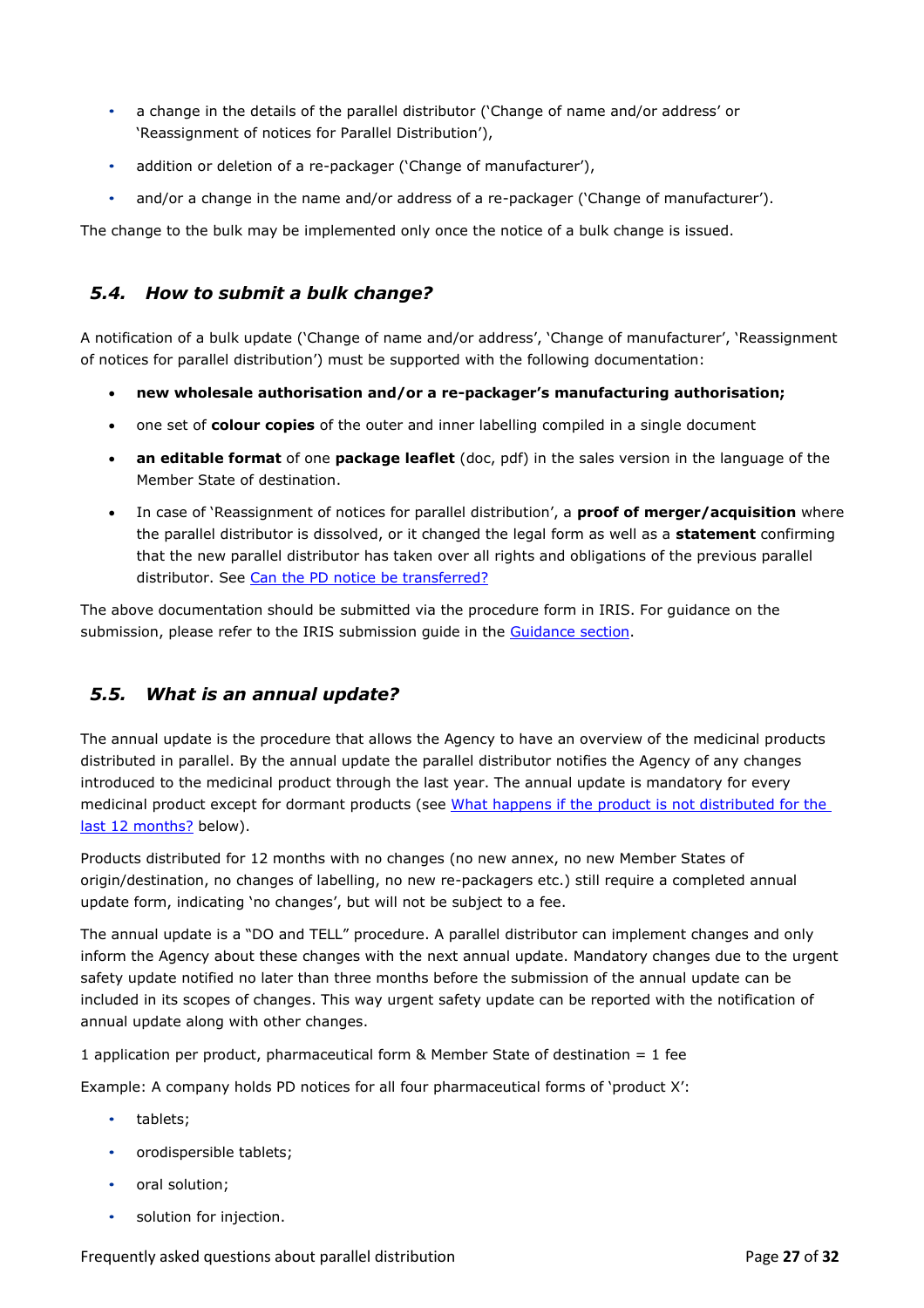This parallel distributor has to submit four annual updates for 'product X', one for each pharmaceutical form.

# <span id="page-27-0"></span>*5.6. What is the relation between the annual update and the bulk change?*

The **annual update** procedure can be used to introduce changes to the parallel distribution notice for a particular medicinal product.

The annual update however needs to be submitted every year. Consequently, the annual update allows the Agency to have an overview of the medicinal products distributed in parallel. The Agency recommends that parallel distributors notify all of the changes made to a particular product within a year through the annual update.

The **bulk change** is a procedure of a different scope than the annual update.

# <span id="page-27-1"></span>*5.7. What happens if the product is not distributed for the last 12 months? Rev. Jan 2020*

If the medicinal product has not been distributed in parallel for the last 12 months it should be updated to the 'dormant' status using the 'Update of Parallel Distribution Notice Status' procedure, which does not incur any fees. During the period of dormancy, the annual update does not need to be submitted.

The confirmed dormancy will be reflected in the public register of parallel distribution. An independent notice will not be sent.

The product will remain 'dormant' until the Agency is notified otherwise. To resume distribution of the product after a period of 'dormancy', please see [How to reactivate a dormant product.](#page-29-0)

# <span id="page-27-2"></span>*5.8. What is the "birthday date" of an annual update?*

The "**birthday date**" of an annual update is the date by when an annual update should be submitted. The first "birthday date" is counted from the date of the last PD notice issued for a certain pharmaceutical form of a particular product for each Member State of destination, prior to 01/05/2013. When no PD notice for a certain pharmaceutical form of a particular product for each Member State of destination had been issued prior to 01/05/2013, the birthday date is calculated from the date of the first PD notice issued after 01/05/2013.

*Example:* A parallel distributor holds the following PD notice for 'product X' tablets issued on: 5 March 2006, 27 July 2008, 22 December 2008 and 19 February 2013. The first "birthday date" is February 2014 and the company is required to submit an annual update before the end of February 2014.

The following "birthday dates" will remain the same for all subsequent annual updates. If the first annual update was submitted in February 2013, then the second "birthday date" will be February 2014. The "birthday date" can also be moved forward if the annual update is submitted before the set date. If the second "birthday date" is February 2014, but the annual update is submitted in January 2014 then the third "birthday date" will be January 2015.

# <span id="page-27-3"></span>*5.9. When to submit an annual update?*

An annual update should be submitted once a year before its "birthday date" only for those products which have been distributed in the last 12 months and/or for those products which will be distributed in the next 12 months.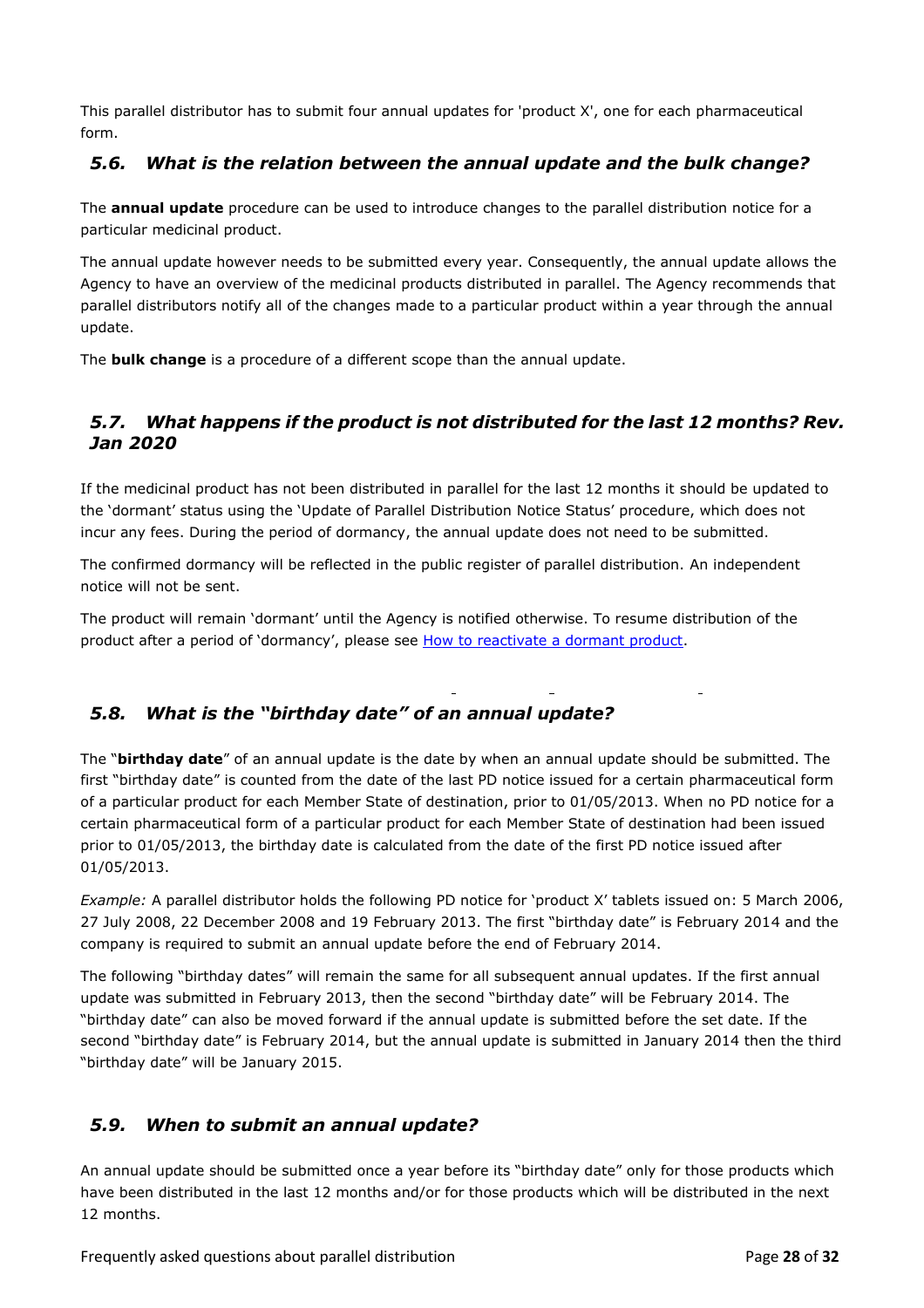#### **ONE application per product AND pharmaceutical form AND Member State of Destination = 1 FEE**

It is strongly recommended that the parallel distributors submit only one notification when applying for a notification of an annual update for the first time and wait for the outcome of the parallel distribution notification check in order to avoid the repetition of errors when submitting subsequent notifications.

### <span id="page-28-0"></span>*5.10. How to submit an annual update? Rev. Apr 2022*

The applicants should use the [Checklist for annual updates for parallel distribution: guidance for industry](https://www.ema.europa.eu/en/documents/regulatory-procedural-guideline/checklist-annual-updates-parallel-distribution_en.pdf) in advance of submission. In order to improve the quality of submissions, it is recommended to include the checklist with your submission.

A notification of an annual update has to be supported with the following documentation:

- **colour copies** of the outer and inner labelling of only one EU presentation of that particular pharmaceutical form compiled in a single document preferably showing the most complicated repackaging option e.g. re-boxing or re- labelling of a product sourced from a Member States of Origin where non-Latin alphabets are in use; or the colour copies of the new re-packaging method when it is included in the form. Where the pharmaceutical form consists of presentations with different medical devices, colour copies of each of these should be included in the submission. If the originally sourced product has a colour code related to safety, parallel distributors should follow the same style. In cases where the language on the sourced product is the same as the language of the destination Member State, parallel distributors may be requested to provide additional labelling that they intend to use in case they source the product from a country where the language from the destination Member State does not feature on the cartons.
- **Mock-ups** in an editable format
	- $\circ$  in case of relabelling: please provide two separate documents: one document containing a mock-up of the outer label and another one of the inner label (not combined in one file).
	- $\circ$  In case of reboxing: please provide two separate documents: one document containing a mock-up of the outer carton and another one of the inner label (not combined in one file).
- **additional documents** relating to the particular scopes of changes (e.g. authorisations, mock-ups etc.);
- **an editable format** of the **package leaflet** (doc, pdf) in the final sales format in the language of the Member State of destination in compliance with the latest version of the EU marketing authorisation;
- a **report** extracted from text comparison software (if applicable).

Annual updates for bilingual packs (E.g. Member State of Destination Sweden and Denmark) should be submitted at the same time. Please provide clarifications in the cover letter or in the details of re-packaging method.

If in addition to revision of the product information (indicated in 'Annual update' submission) a parallel distributor wishes to notify the Agency about other changes, such as change in the re-packaging method, countries of origin/destination, product presentations should be grouped by scopes of change.

For example, EU005, EU001 additionally are now being re-boxed from different EU presentations – create first 'Annual update-scope of change' submission to report re-boxing and change of the sourced pack size.

EU002 is now created by sourcing EU001 - create second 'Annual update-scope of change' submission to report change of the sourced pack size.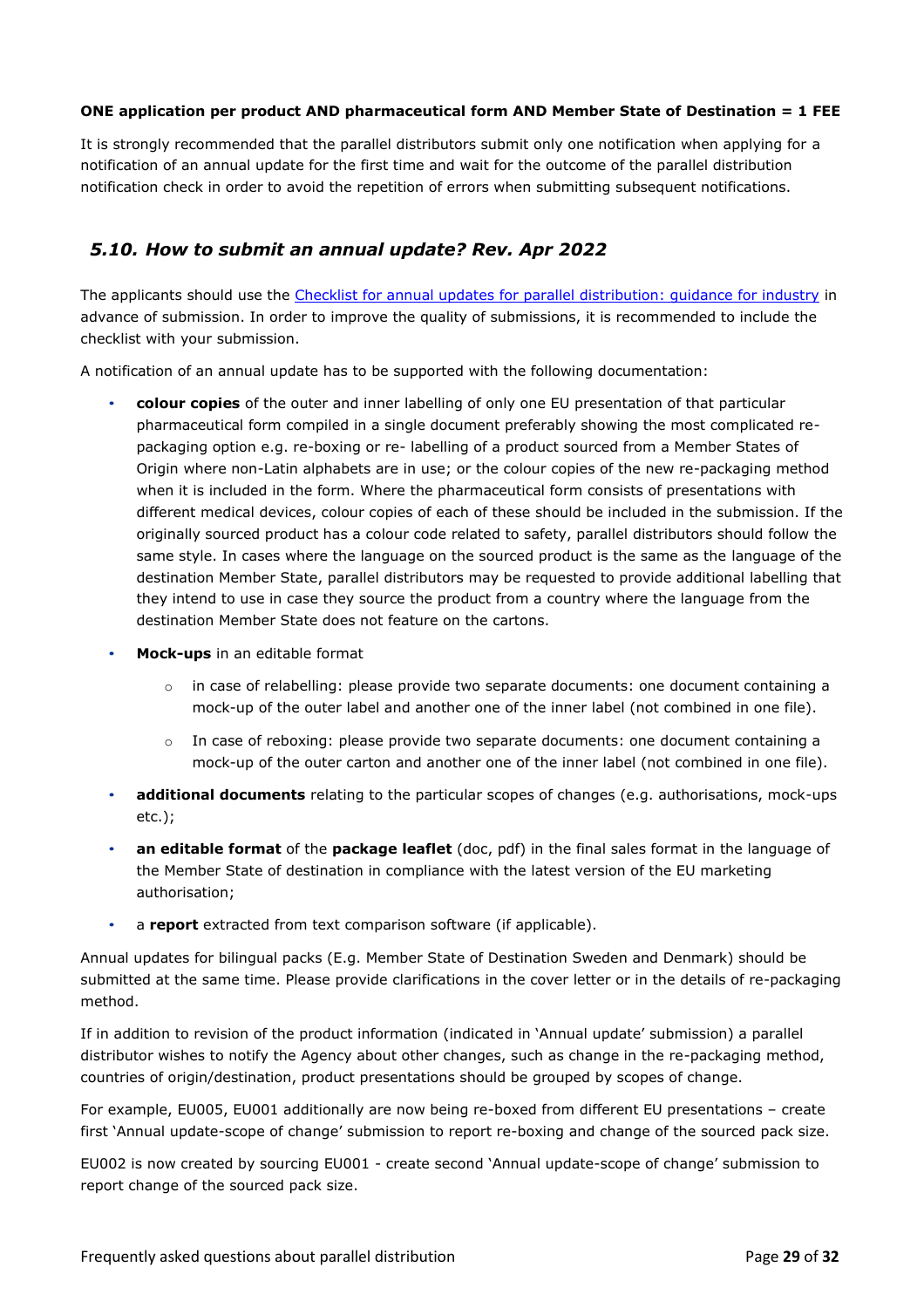The above documentation should be submitted via the procedure form in IRIS. For guidance on the submission, please refer to the IRIS submission guide in the [Guidance section.](https://www.ema.europa.eu/en/human-regulatory/post-authorisation/parallel-distribution/parallel-distribution-regulatory-procedural-guidance)

Updates to the information included in the IRIS form after submission of any notification for parallel distribution are only possible in exceptional cases, so the applicants should review the information included in the form carefully before submitting. Changes impacting fees would not be possible after submission. Only changes requested by the assessor would be possible and only by exception when properly justified.

# <span id="page-29-0"></span>*5.11. How to reactivate a dormant product?*

If the parallel distributor wishes to re-introduce the medicinal product to the market in parallel, he shall submit an **'Update of Parallel Distribution Notice Status'** and a new annual update simultaneously as per the latest applicable annex.

# <span id="page-29-1"></span>*5.12. Text comparison software report*

In cases where the check of the package leaflet has to be completed (i.e. when there is a change in the package leaflet), a text comparison report submitted with an annual update/notification of changes will attract a reduced fee. The report should serve as a proof that the submitted package leaflet is in compliance with the latest annex.

The Agency does not recommend any particular text verification software. It should be text comparison software that preserves data integrity of the documents (i.e. the software should not change the file formats for the text comparison). The created report should list the deviations in table form. It should be designed to detect the following deviations between the package leaflet and the text of the annex:

- **Change:** Text found in the leaflet which replaces the text in the annex.
- **Deviation:** Text found in the leaflet that is not identical to the one in the annex, e.g. typos, grammatical mistakes etc. Please note, if an error is found in the annex, the parallel distributor should inform the Agency by mentioning the error in the report.
- **Deletion:** Text found in the annex which is not in the leaflet.
- **Insertion:** Text found in the leaflet which is not in the annex.
- **Hyphenation:** Change due to a software-generated hyphen inserted at the end of the line or due to an addition or removal of a hyphen – the Agency software interprets a missing hyphen as a deletion.
- **Case:** Upper- and lower-case differences.
- **Space:** Change due to space inserted between characters vs. no space.

#### **Style changes:**

- **Bold:** Changed font style (whether text is bold or not).
- **Italic:** Changed font style (whether text is italic or not).
- **Underline:** Change due to text being underlined or not.
- **Size:** Changed font size please make sure to follow the readability guidelines (font equivalent to Times New Roman 9 for package leaflet).
- **Sub/Super:** Change between regular, superscripted, or subscripted text.

The submitted report must not contain deviations with the exception of the date of the latest revision as well as the following:

Frequently asked questions about parallel distribution Page **30** of **32**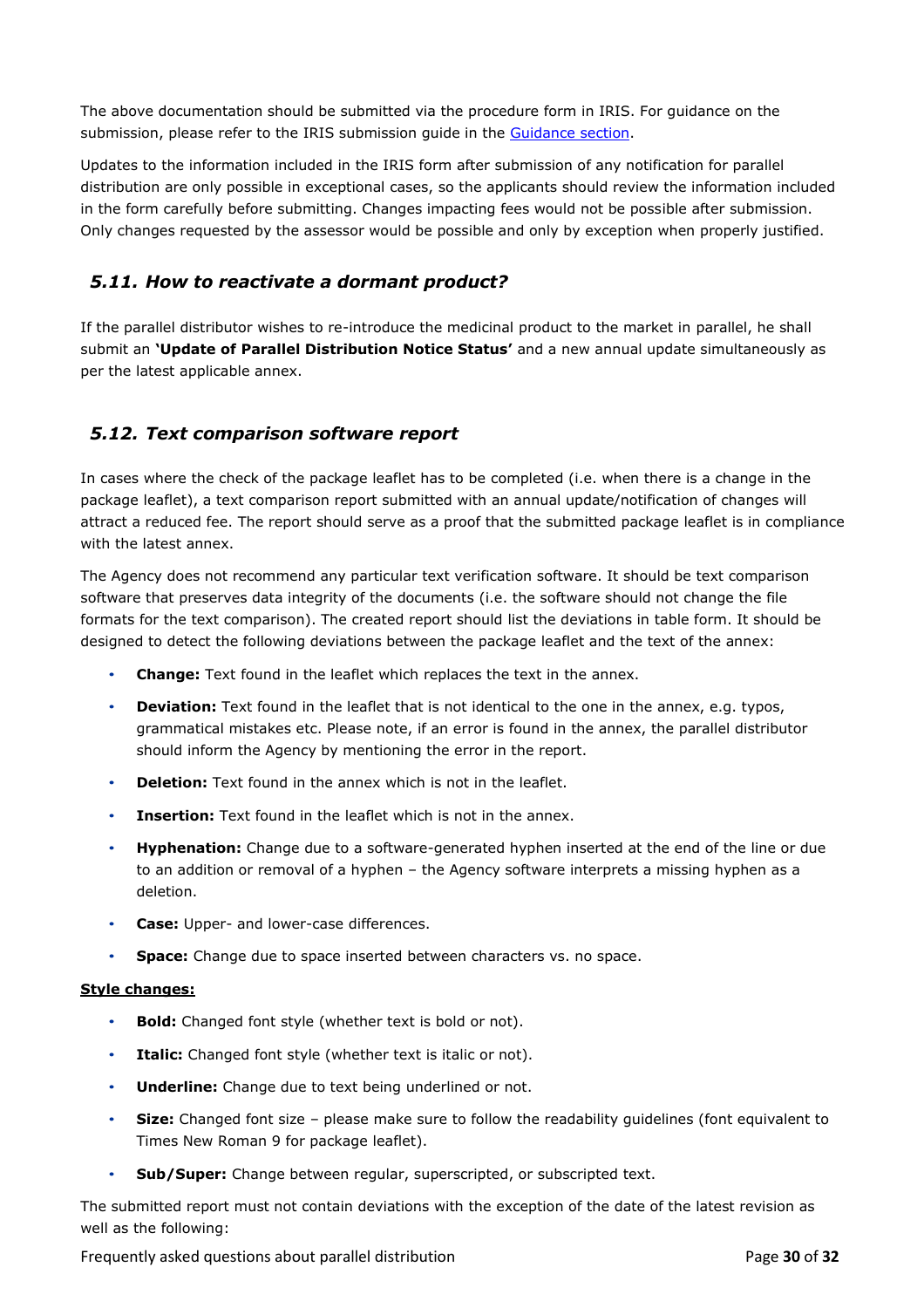#### **Acceptable deviations in the report:**

- The **revision date** of the most recent published annex;
- **Deletion**: Text found in the annex which is not in the leaflet: e.g. more manufacturers in the annex, but fewer in the package leaflet;
- **Insertion:** Text found in the leaflet which is not in the annex: e.g. parallel distributor and repackager's details, internal code, trademark symbol or sentence;
- **Deviation:** Text found in the leaflet that is not identical to the one in the annex: e.g. correction of typos or grammatical mistakes should be listed and justified in the report;
- **Size:** Changed font size please make sure to follow the readability guidelines; font size must be equivalent to at least Times New Roman 9 for the package leaflet.

Any other deviations will be considered as mistakes and will result in invalidation of the submitted notification, if not justified in the submitted report or in the cover letter.

# <span id="page-30-0"></span>**6. Fees**

# <span id="page-30-1"></span>*6.1. What are the administrative fees payable to the Agency in relation to parallel distribution?*

Pursuant to Article 8 (3) of [Regulation \(EC\) 297/95](https://eur-lex.europa.eu/legal-content/EN/TXT/?uri=celex%3A01995R0297-20180401) "a fee shall apply for administrative services where the information required in the case of parallel distribution has to be checked." In case of non-payment the Executive Director may refuse to perform the administrative service and return the notification to the parallel distributor or to suspend the service until the fee has been paid, including the relevant interest, Article 10 (3) of Regulation (EC) 297/95.

For further information on fees, see [Fees payable to EMA.](https://www.ema.europa.eu/en/human-regulatory/overview/fees-payable-european-medicines-agency)

# <span id="page-30-2"></span>*6.2. How does the invoicing system work?*

The fee due date is the date when the Agency determines the total fee amount that is due for an application or service. In the case of parallel distribution, the fee due date corresponds to the date of submission of the notification and the parallel distributor's obligation to pay that fee starts on that date. An application for parallel distribution can be withdrawn without any charges within 24 hours from the day of the submission.

The Agency's terms and conditions for payment of fees stipulate that an invoice is payable 30 days from the invoice date. That represents the deadline for the parallel distributor to settle the payment.

The invoice is sent within 15 days of submission to the parallel distributor and contains clear details of the product(s) involved, the amount of the fee, the bank account to where the fee should be paid and the due date for payment*.*

For information and guidance on invoicing, terms and conditions of payment, and how to set up a customer account, see **[How to pay.](https://www.ema.europa.eu/en/human-regulatory/overview/fees/how-pay)**

# <span id="page-30-3"></span>*6.3. Fees for an initial notification*

A **full fee** for the parallel distribution notification check is applicable to **each EU presentation** of a medicinal product per Member State of destination.

Frequently asked questions about parallel distribution Page **31** of **32**